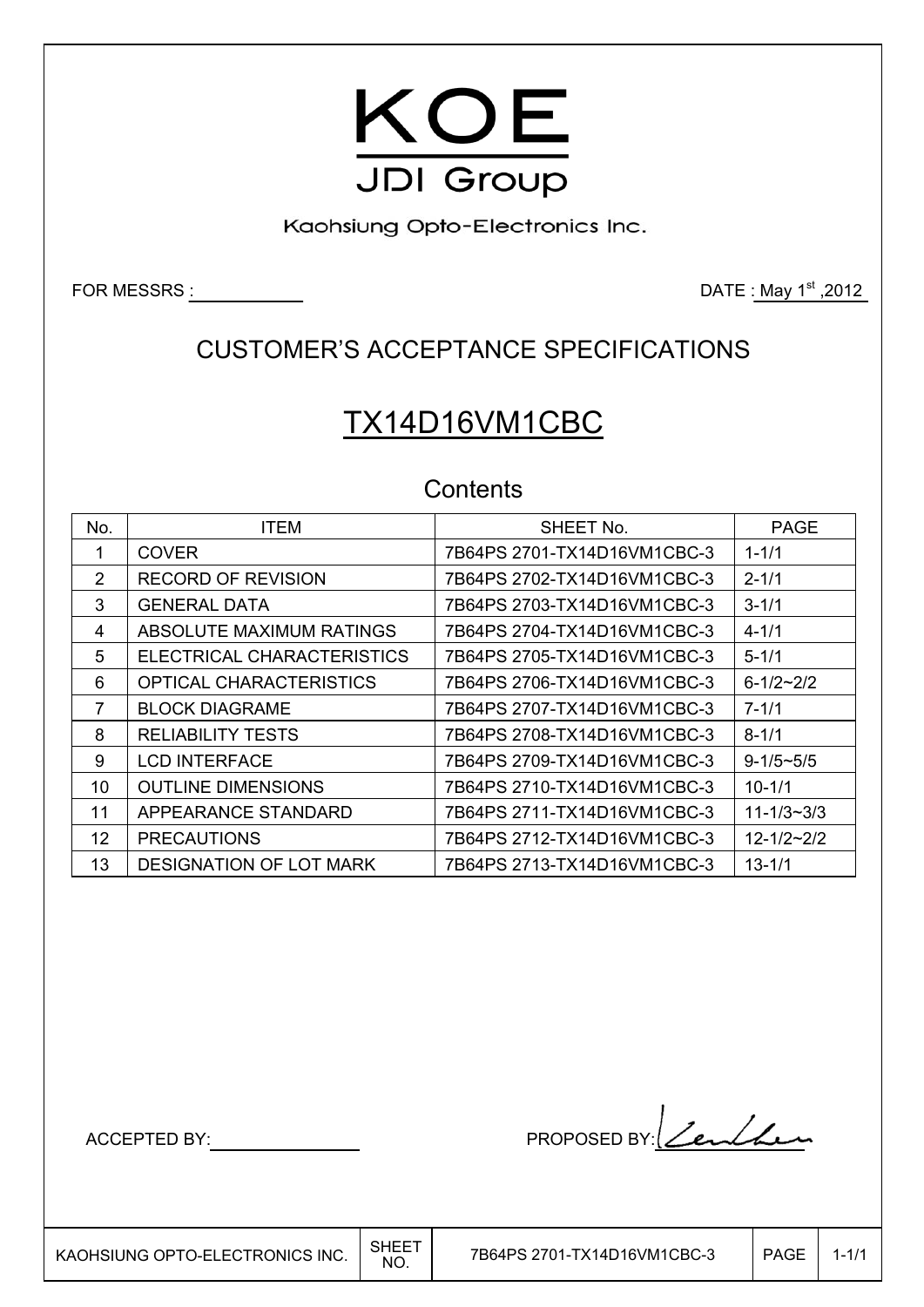| <b>DATE</b> | SHEET No.                       | <b>SUMMARY</b>                          |                |              |      |      |      |  |  |
|-------------|---------------------------------|-----------------------------------------|----------------|--------------|------|------|------|--|--|
| Nov.25,'11  | 7B64PS 2706-                    | 6. OPTICAL CHARACTERISTICS              |                |              |      |      |      |  |  |
|             | TX14D16VM1CBC-2                 | Revised:                                |                |              |      |      |      |  |  |
|             | PAGE 6-1/2                      | Item<br>Color                           |                | Symbol       | Min. | Typ. | Max. |  |  |
|             |                                 | Chromaticity                            | Green          | X            | 0.34 | 0.39 | 0.44 |  |  |
|             |                                 |                                         |                | $\downarrow$ |      |      |      |  |  |
|             |                                 | Item                                    |                | Symbol       | Min. | Typ. | Max. |  |  |
|             |                                 | Color                                   | Green          | $\mathsf{X}$ | 0.27 | 0.32 | 0.37 |  |  |
|             |                                 | Chromaticity                            |                |              |      |      |      |  |  |
| May 01, 12  | All pages                       | Company name changed:                   |                |              |      |      |      |  |  |
|             |                                 | KAOHSIUNG HITACHI ELECTRONICS CO., LTD. |                |              |      |      |      |  |  |
|             |                                 |                                         | ↓              |              |      |      |      |  |  |
|             |                                 | KAOHSIUNG OPTO-ELECTRONICS INC.         |                |              |      |      |      |  |  |
|             | 7B64PS 2704-                    | 4. ABSOLUTE MAXIMUM RATINGS             |                |              |      |      |      |  |  |
|             | TX14D16VM1CBC-3<br>Page 4 - 1/1 |                                         | Revised: Note2 |              |      |      |      |  |  |
|             | 7B64PS 2705-                    | 5.1 LCD CHARACTERISTICS                 |                |              |      |      |      |  |  |
|             | TX14D16VM1CBC-3                 | Added: Note3                            |                |              |      |      |      |  |  |
|             | Page 5 - 1/1                    |                                         |                |              |      |      |      |  |  |
|             |                                 |                                         |                |              |      |      |      |  |  |
|             |                                 |                                         |                |              |      |      |      |  |  |
|             |                                 |                                         |                |              |      |      |      |  |  |
|             |                                 |                                         |                |              |      |      |      |  |  |
|             |                                 |                                         |                |              |      |      |      |  |  |
|             |                                 |                                         |                |              |      |      |      |  |  |
|             |                                 |                                         |                |              |      |      |      |  |  |
|             |                                 |                                         |                |              |      |      |      |  |  |
|             |                                 |                                         |                |              |      |      |      |  |  |
|             |                                 |                                         |                |              |      |      |      |  |  |
|             |                                 |                                         |                |              |      |      |      |  |  |
|             |                                 |                                         |                |              |      |      |      |  |  |
|             |                                 |                                         |                |              |      |      |      |  |  |
|             |                                 |                                         |                |              |      |      |      |  |  |
|             |                                 |                                         |                |              |      |      |      |  |  |
|             |                                 |                                         |                |              |      |      |      |  |  |
|             |                                 |                                         |                |              |      |      |      |  |  |
|             |                                 |                                         |                |              |      |      |      |  |  |
|             |                                 |                                         |                |              |      |      |      |  |  |
|             |                                 |                                         |                |              |      |      |      |  |  |
|             |                                 |                                         |                |              |      |      |      |  |  |
|             |                                 |                                         |                |              |      |      |      |  |  |
|             |                                 |                                         |                |              |      |      |      |  |  |
|             |                                 |                                         |                |              |      |      |      |  |  |
|             |                                 |                                         |                |              |      |      |      |  |  |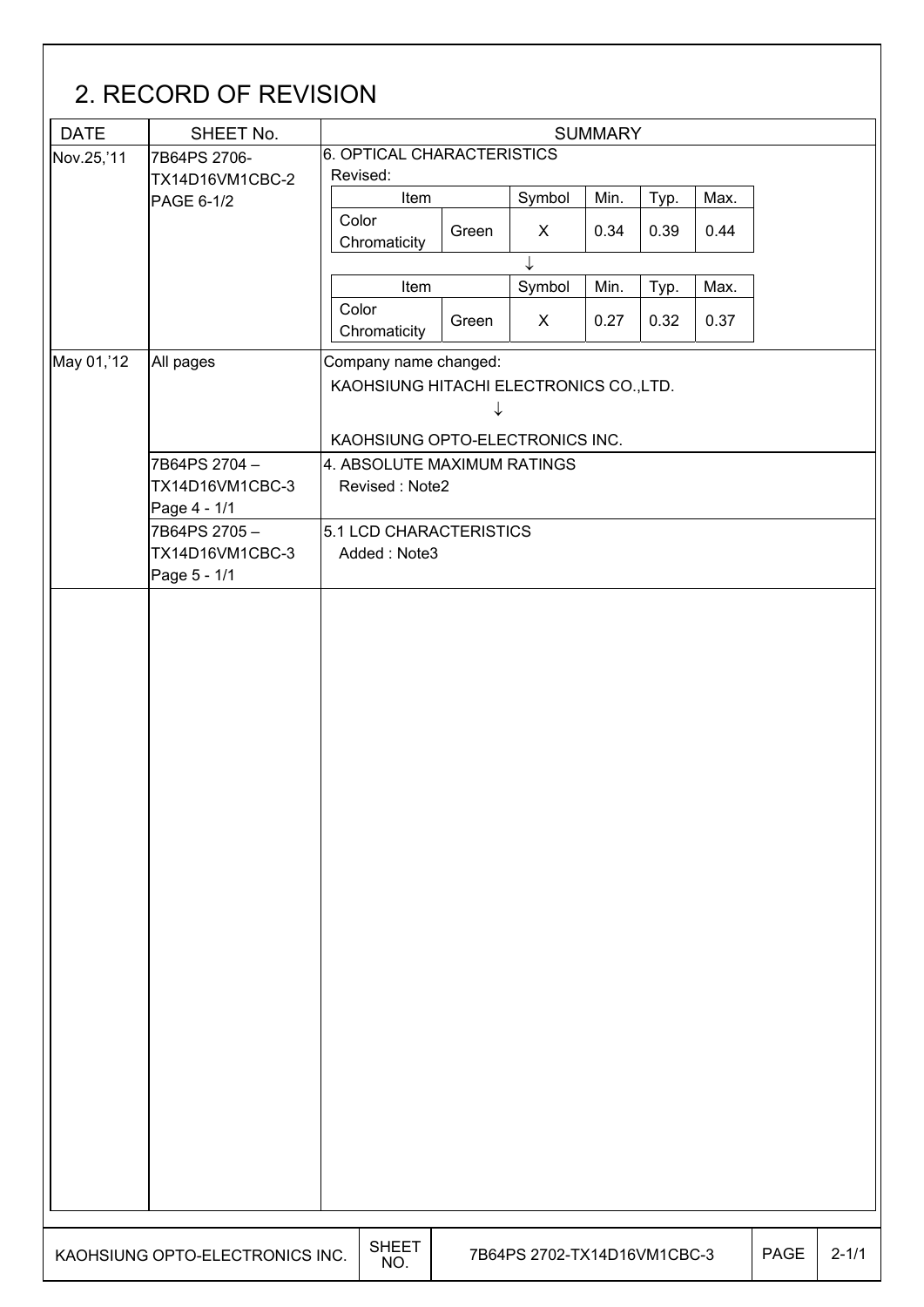## 3. GENERAL DATA

### 3.1 DISPLAY FEATURES

 $\mathsf{I}$ 

This module is a 5.7" QVGA of 4:3 format amorphous silicon TFT.The pixel format is vertical stripe and sub pixels are arranged as R(red), G(green), B(blue) sequentially. This display is RoHS compliant, and COG (chip on glass) technology and LED backlight are applied on this display.

| Part Name                      | TX14D16VM1CBC                                                                                            |
|--------------------------------|----------------------------------------------------------------------------------------------------------|
| Module Dimensions              | 131.0(W) mm x 102.2(H) mm x 10.9(D) mm typ.                                                              |
| <b>LCD Active Area</b>         | 115.2(W) mm x 86.4(H) mm                                                                                 |
| Dot Pitch                      | $0.12(W)$ mm x 3(R, G, B)(W) x 0.36(H) mm                                                                |
| Resolution                     | 320 x 3(RGB)(W) x 240(H) dots                                                                            |
| <b>Color Pixel Arrangement</b> | R, G, B Vertical stripe                                                                                  |
| LCD Type                       | Transmissive Color TFT; Normally White                                                                   |
| Display Type                   | <b>Active Matrix</b>                                                                                     |
| Number of Colors               | 262k Colors                                                                                              |
| <b>Backlight</b>               | 7 LEDs parallel x 3 serial (21 LEDs in total)                                                            |
| Weight                         | 160g typ.                                                                                                |
| Interface                      | C-MOS; 18-bit RGB; 40 pins                                                                               |
| Power Supply Voltage           | 3.3V for LCD; 12V for Backlight                                                                          |
| <b>Power Consumption</b>       | 215 mW for LCD; 1.0 W for backlight                                                                      |
| <b>Viewing Direction</b>       | 6 O'clock (without image inversion and least brightness change)<br>12 O'clock (contrast peak located at) |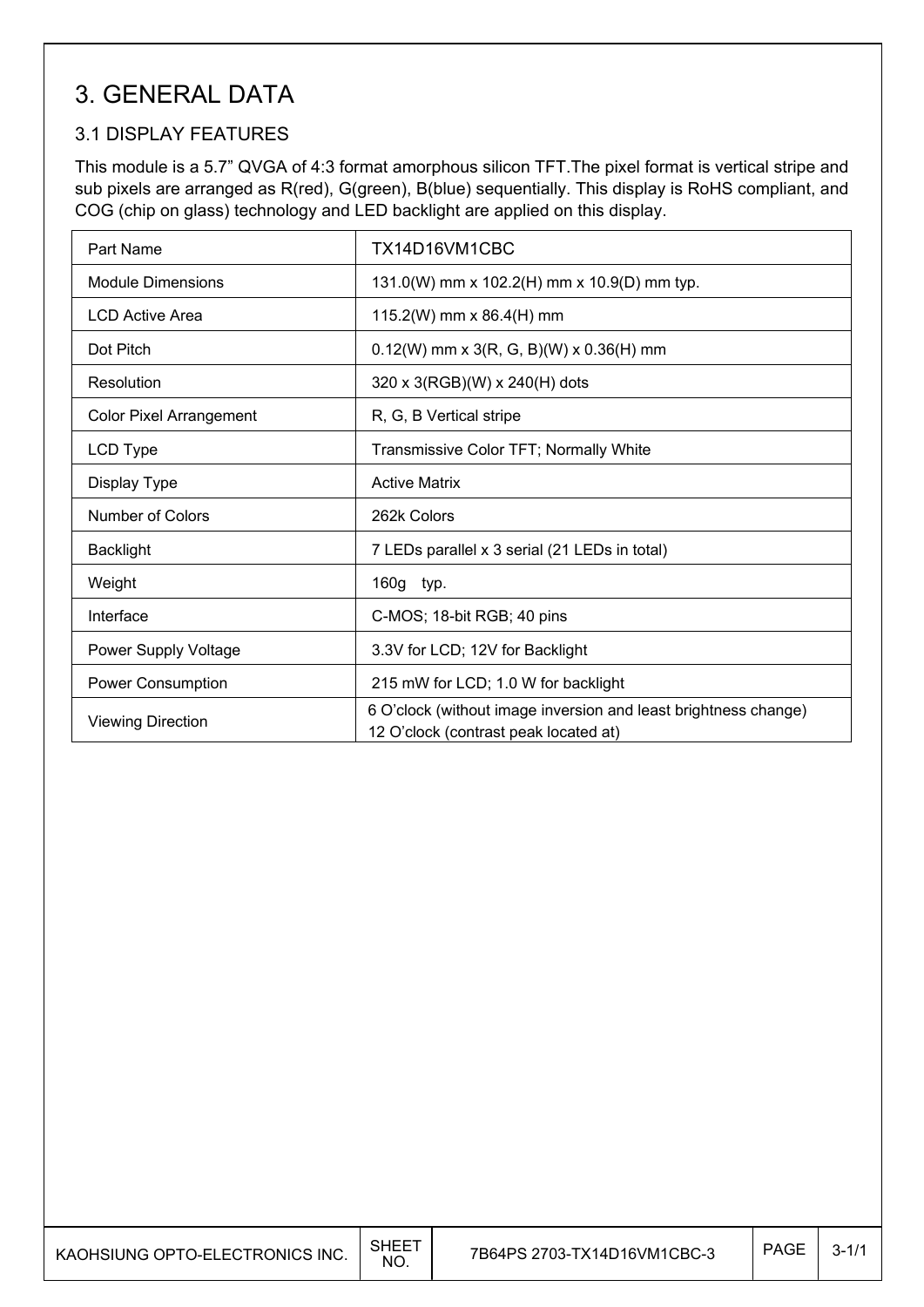## 4. ABSOLUTE MAXIMUM RATINGS

 $\mathsf{I}$ 

| Item                         | Symbol | Min.   | Max.      | Jnit              | Remarks                      |
|------------------------------|--------|--------|-----------|-------------------|------------------------------|
| Supply Voltage               | VDD    | $-0.3$ | 4.0       |                   | $\qquad \qquad \blacksquare$ |
| Input Voltage of Logic       | VI     | $-0.3$ | $VDD+0.3$ |                   | Note 1                       |
| <b>Operating Temperature</b> | Top    | $-20$  | 70        | $^{\circ}$ C      | Note 2                       |
| Storage Temperature          | Tst    | -30    | 80        | $^{\circ}$ $\cap$ | Note 2                       |

Note 1: The rating is defined for the signal voltages of the interface such as DTMG, DCLK and RGB data bus.

Note 2: The maximum rating is defined as above based on the chamber temperature, which might be different from ambient temperature after assembling the panel into the application. Moreover, some temperature-related phenomenon as below needed to be noticed:

- Background color, contrast and response time would be different in temperatures other than  $25^{\circ}$ C.

- Operating under high temperature will shorten LED lifetime.

| SHEET<br>KAOHSIUNG OPTO-ELECTRONICS INC.<br>NO. | 7B64PS 2704-TX14D16VM1CBC-3 | PAGE | $4 - 1/1$ |
|-------------------------------------------------|-----------------------------|------|-----------|
|-------------------------------------------------|-----------------------------|------|-----------|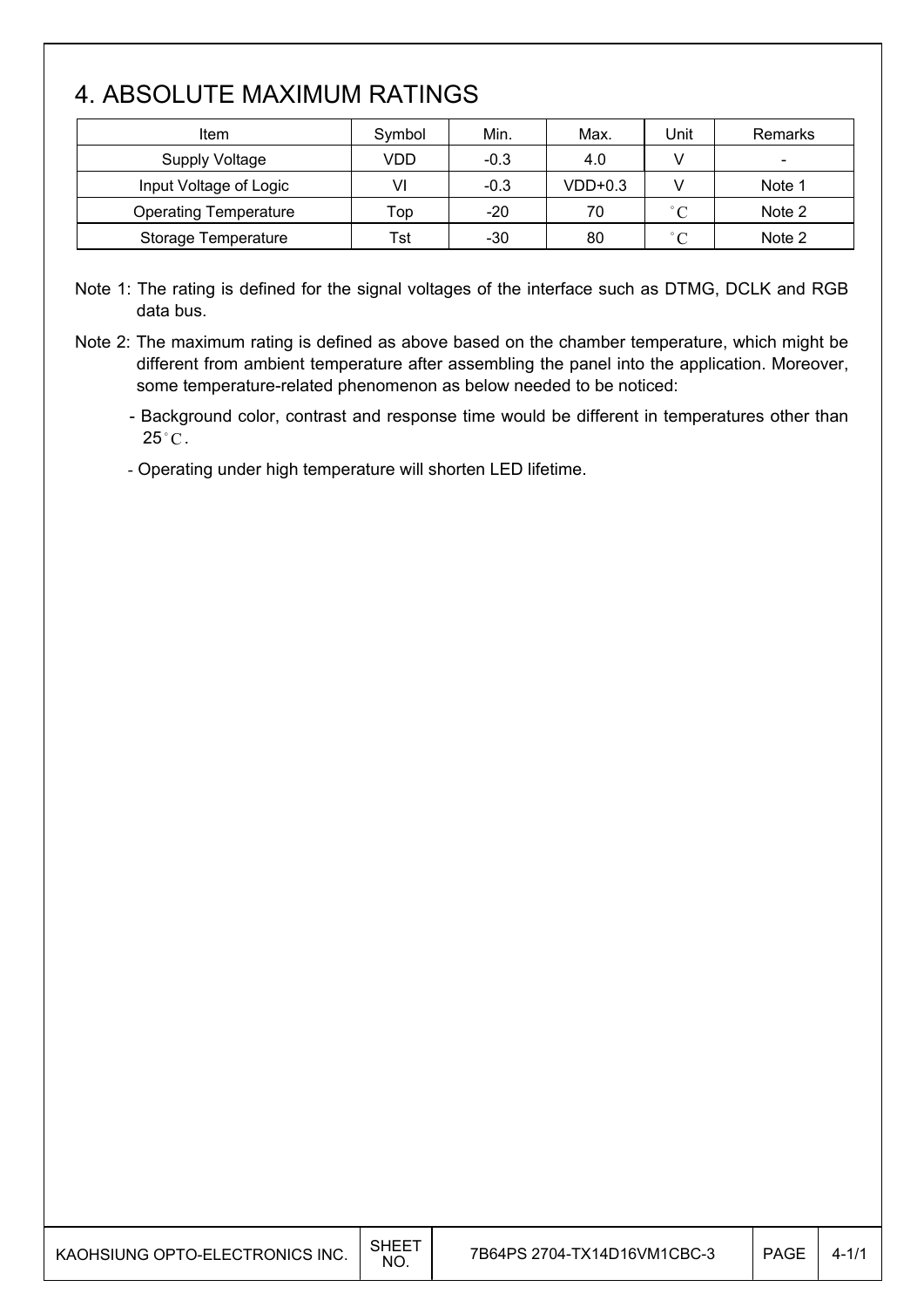## 5. ELECTRICAL CHARACTERISTICS

### 5.1 LCD CHARACTERISTICS

|  | $T_a = 25$ °C, VSS = 0V |  |
|--|-------------------------|--|
|  |                         |  |

| <b>Item</b>            | Symbol                  | Condition     | Min.       | Typ.                     | Max.       | Unit       | Remarks |
|------------------------|-------------------------|---------------|------------|--------------------------|------------|------------|---------|
| Power Supply Voltage   | <b>VDD</b>              |               | 3.0        | 3.3                      | 3.6        | v          |         |
|                        |                         | "H" level     | 0.8VDD     | $\overline{\phantom{a}}$ | <b>VDD</b> |            |         |
| Input Voltage of Logic | VI                      | "L" level     | <b>VSS</b> | $\overline{\phantom{a}}$ | 0.2VDD     | v          | Note 1  |
| Power Supply Current   | <b>IDD</b>              | VDD-VSS=3.3V  |            | 65                       |            | mA         | Note 2  |
| <b>Vsync Frequency</b> | $f_{\rm v}$             |               |            | 60                       | 68         | Hz         |         |
|                        | $f_H^{}$                | For QVGA Mode | 13.1       | 15.2                     | 17.7       |            |         |
| <b>Hsync Frequency</b> |                         | For VGA Mode  | 25.3       | 29.5                     | 36.1       | <b>KHz</b> |         |
|                        |                         | For QVGA Mode | 4.85       | 5.85                     | 7.0        |            |         |
| <b>DCLK Frequency</b>  | $f_{\text{\tiny{CLK}}}$ | For VGA Mode  | 17.2       | 20.9                     | 26.7       | <b>MHz</b> |         |

Note 1: The rating is defined for the signal voltages of the interface such as DTMG, DCLK and RGB data bus.

Note 2: An all black check pattern is used when measuring IDD,  $f_v$  is set to 60 Hz.

Note 3: 0.4A fuse is applied in the module for IDD. For display activation and protection purpose, power supply is recommended larger than 1.0A to start the display and break fuse once any short circuit occurred.

### 5.2 BACKLIGHT CHARACTERISTICS

 $T_a = 25$  °C

| Item                | Symbol | Condition             | Min. | Typ. | Max. | Unit | Remarks                      |
|---------------------|--------|-----------------------|------|------|------|------|------------------------------|
| LED Input Voltage   | VLED   | <b>Backlight Unit</b> | 11.5 | 12.0 | 12.5 |      | Note1                        |
| LED Forward Current | ILED   | <b>Backlight Unit</b> |      | 84   | 91   | mA   | $\qquad \qquad \blacksquare$ |
| LED Lifetime        |        | 84 mA                 |      | 40K  |      | hrs  | Note 2                       |

Note 1: Fig. 5.1 shows the LED backlight circuit. The circuit has 21 LEDs in total and R is  $255\Omega$ .

Note 2: The estimated lifetime is specified as the time to reduce 50% brightness by applying 84 mA at  $25^{\circ}$ C.





 $\overline{\phantom{a}}$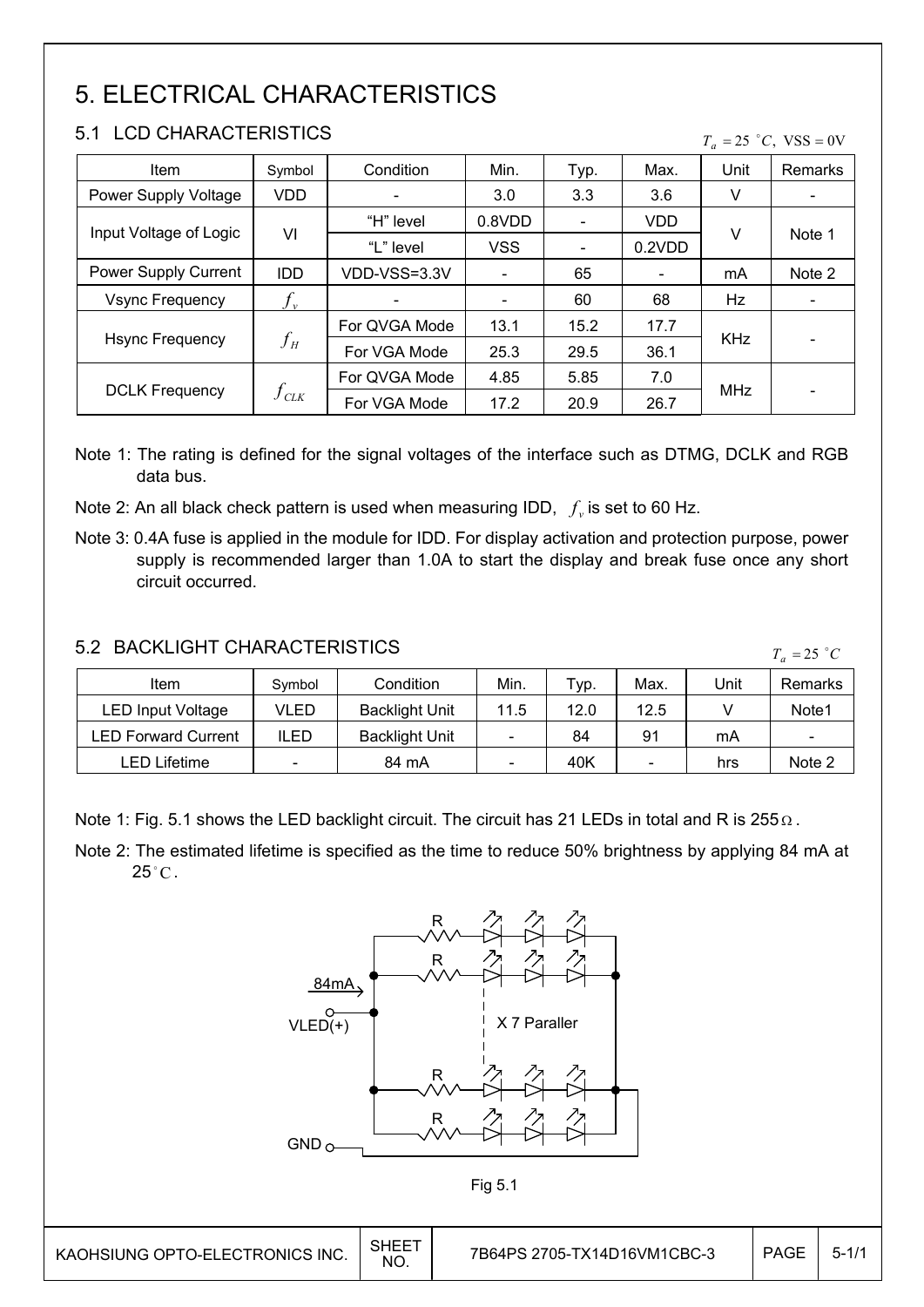## 6. OPTICAL CHARACTERISTICS

The optical characteristics are measured based on the conditions as below:

- Supplying the signals and voltages defined in the section of electrical characteristics.
- The backlight unit needs to be turned on for 30 minutes.
- The ambient temperature is  $25^{\circ}$ C.

- In the dark room around 500~1000 lx, the equipment has been set for the measurements as shown in Fig 6.1.

|                              |             |                |                                          |                          |      |                              | $T_a = 25 °C, f_v = 60$ Hz, VDD = 3.3V |         |  |
|------------------------------|-------------|----------------|------------------------------------------|--------------------------|------|------------------------------|----------------------------------------|---------|--|
| Item                         |             | Symbol         | Condition                                | Min.                     | Typ. | Max.                         | Unit                                   | Remarks |  |
| <b>Brightness of White</b>   |             | $\blacksquare$ |                                          | 250                      | 400  | $\overline{\phantom{0}}$     | cd/m <sup>2</sup>                      | Note 1  |  |
| <b>Brightness Uniformity</b> |             | $\blacksquare$ | $\phi = 0^{\circ}, \theta = 0^{\circ}$ , | 70                       |      | $\overline{\phantom{a}}$     | $\%$                                   | Note 2  |  |
| <b>Contrast Ratio</b>        |             | CR             | ILED=84 mA                               | 120                      | 350  | $\qquad \qquad \blacksquare$ |                                        | Note 3  |  |
| Response Time                |             |                | $\phi = 0^{\circ}, \theta = 0^{\circ}$   | $\overline{\phantom{0}}$ | 30   | $\qquad \qquad \blacksquare$ | ms                                     |         |  |
| NTSC Ratio                   |             |                | $\phi = 0^{\circ}, \theta = 0^{\circ}$   | $\overline{\phantom{0}}$ | 45   |                              | %                                      |         |  |
|                              |             |                | $\phi = 0^\circ$ , CR $\geq 5$           | 60                       | 70   |                              |                                        |         |  |
|                              |             |                | $\phi = 180$ °, CR $\geq 5$              | 60                       | 70   |                              |                                        |         |  |
| <b>Viewing Angle</b>         |             | $\theta$ y     | $\phi = 90^\circ$ , CR $\geq 5$          | 70                       | 80   |                              | Degree                                 | Note 5  |  |
|                              |             | $\theta$ y'    | $\phi = 270$ °, CR $\geq 5$              | 60                       | 70   |                              |                                        |         |  |
|                              |             | X              |                                          | 0.57                     | 0.62 | 0.67                         |                                        |         |  |
|                              | Red         | Y              |                                          | 0.31                     | 0.36 | 0.41                         |                                        |         |  |
|                              |             | $\mathsf{X}$   |                                          | 0.27                     | 0.32 | 0.37                         |                                        |         |  |
| Color                        | Green       | Y              |                                          | 0.52                     | 0.57 | 0.62                         |                                        | Note 6  |  |
| Chromaticity                 |             | X              | $\phi = 0^\circ$ , $\theta = 0^\circ$    | 0.10                     | 0.15 | 0.20                         |                                        |         |  |
|                              | <b>Blue</b> | Y              |                                          | 0.03                     | 0.08 | 0.13                         |                                        |         |  |
|                              |             | X              |                                          | 0.31                     | 0.36 | 0.41                         |                                        |         |  |
|                              | White       | Y              |                                          | 0.30                     | 0.35 | 0.40                         |                                        |         |  |

Note 1: The brightness is measured from the center point of the panel, P5 in Fig. 6.2, for the typical value.

Note 2: The brightness uniformity is calculated by the equation as below:

Brightness uniformity = 
$$
\frac{\text{Max.}_{\text{Brightness or Min.}_{\text{Brightness} - \text{Average}_{\text{Brightness}}}}{\text{Average_{\text{Brightness}}}}
$$

, which is based on the brightness values of the 9 points measured by BM-5 as shown in Fig. 6.2.

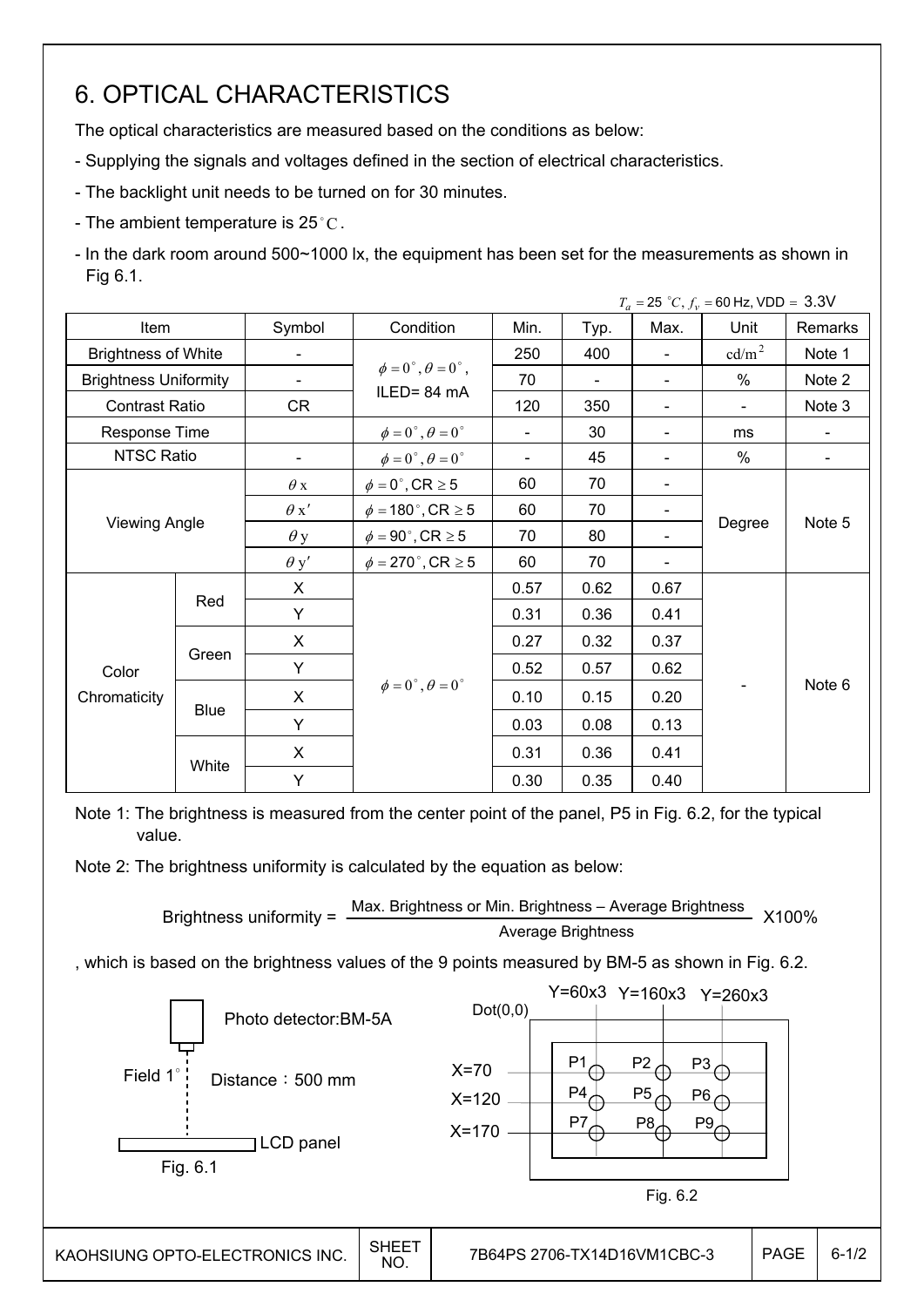Note 3: The Contrast ratio is measured from the center point of the panel, P5, and defined as the following equation:

 $CR =$  Brightness of White Brightness of Black

Note 4: The definition of response time is shown in Fig. 6.3. The rising time is the period from 90% brightness to 10% brightness when the data is from white to black. Oppositely, Falling time is the period from 10% brightness rising to 90% brightness.



Note 5: The definition of viewing angle is shown in Fig. 6.4. Angle  $\phi$  is used to represent viewing directions, for instance,  $\phi = 270^\circ$  means 6 o'clock, and  $\phi = 0^\circ$  means 3 o'clock. Moreover, angle  $\theta$  is used to represent viewing angles from axis Z toward plane XY.

 The viewing direction of this display is 6 o'clock, which means that a photograph with gray scale would not be reversed in color and the brightness change would be less from this direction. However, the best contrast peak would be located at 12 o'clock.



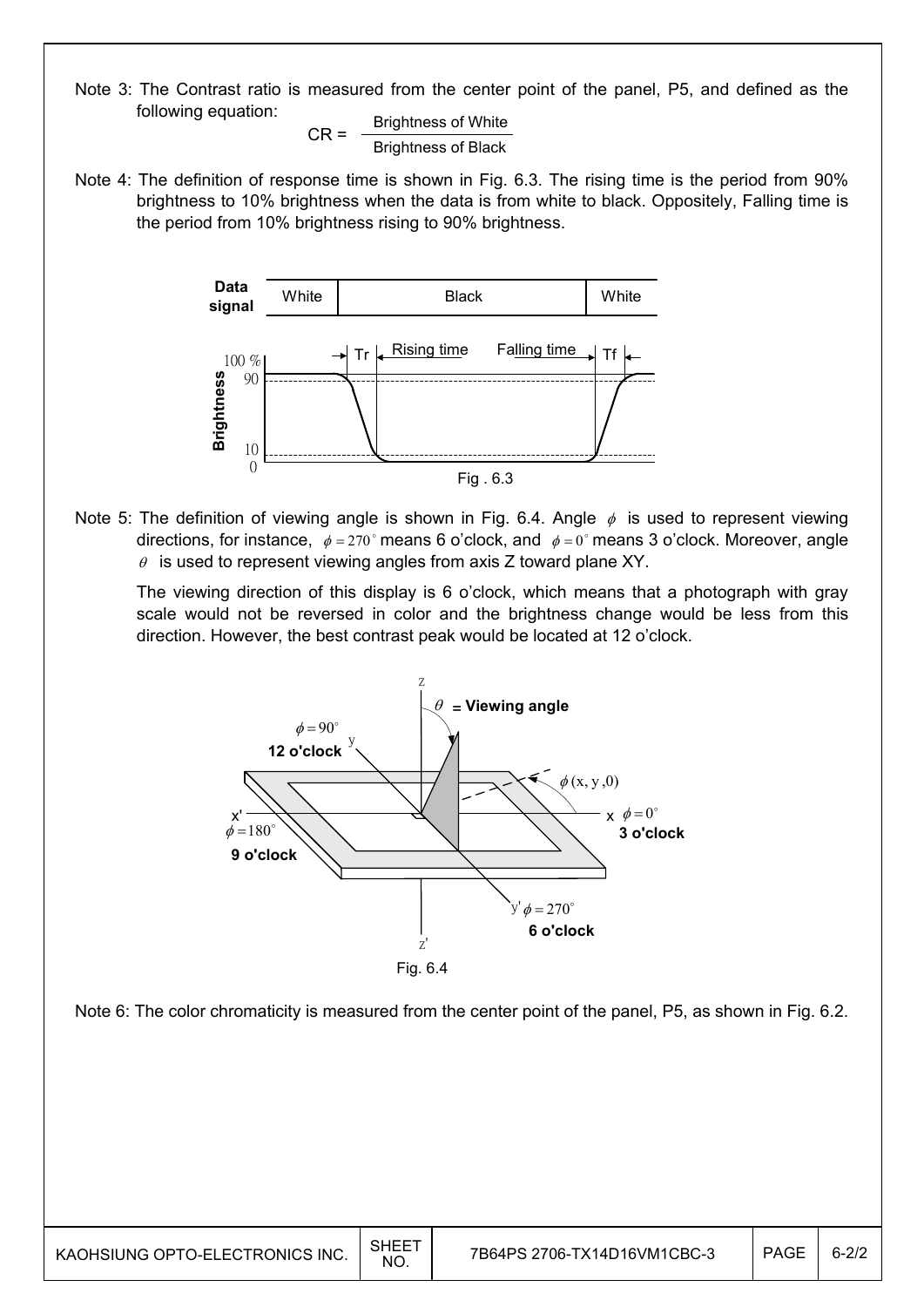## 7. BLOCK DIAGRAM



Note 1: Signals are DCLK, DTMG, V/Q, Vsync, and RGB data bus.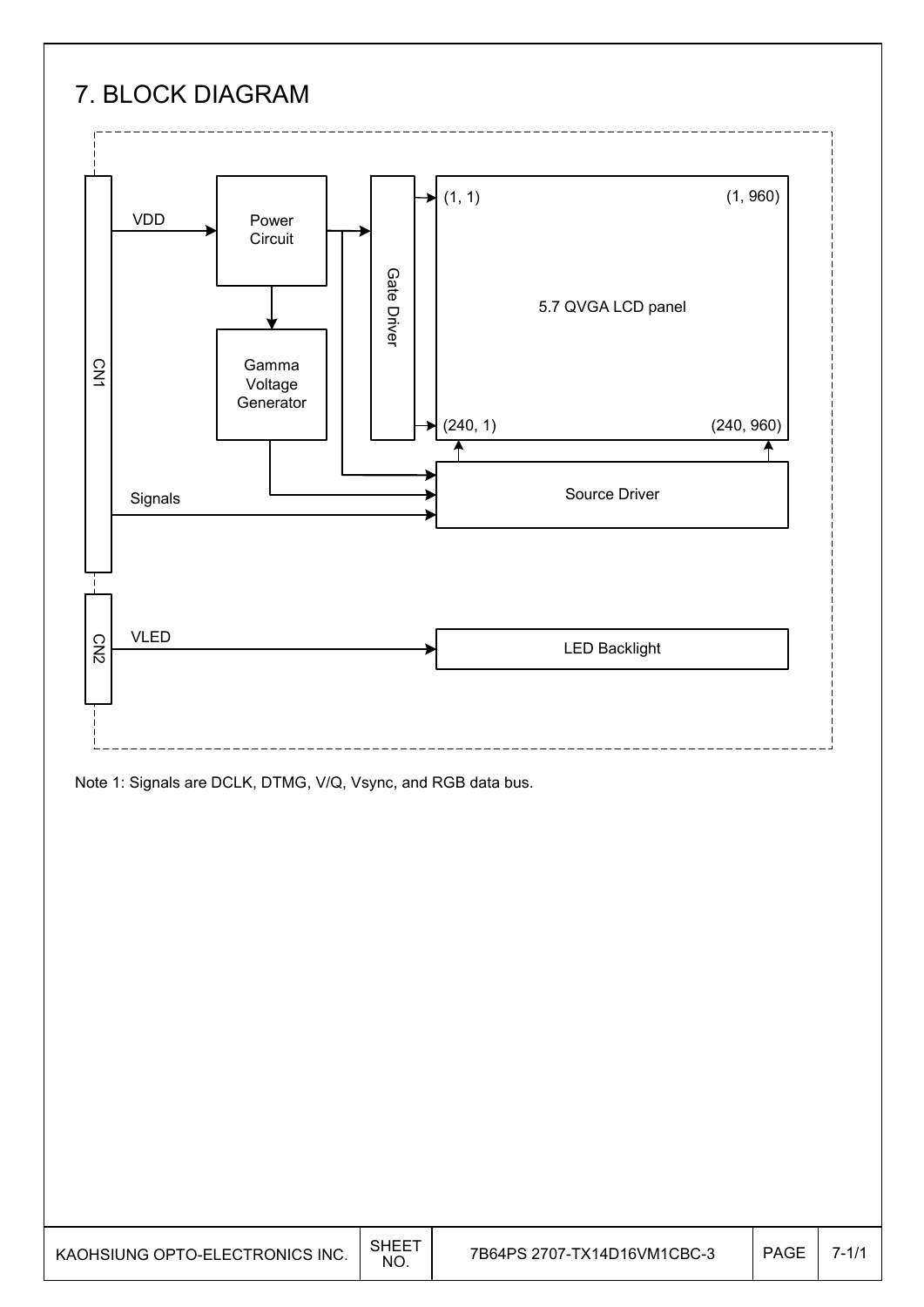## 8. RELIABILITY TESTS

| <b>Test Item</b>               | Condition                                                                                                                                |                                                           |
|--------------------------------|------------------------------------------------------------------------------------------------------------------------------------------|-----------------------------------------------------------|
| <b>High Temperature</b>        | 1) Operating<br>2) 70 $^{\circ}$ C                                                                                                       | 240 hrs                                                   |
| Low Temperature                | 1) Operating<br>2) -20 $^{\circ}$ C                                                                                                      | 240 hrs                                                   |
| <b>High Temperature</b>        | 1) Storage<br>2) 80 $^{\circ}$ C                                                                                                         | 240 hrs                                                   |
| Low Temperature                | 1) Storage<br>2) -30 $^{\circ}$ C                                                                                                        | 240 hrs                                                   |
| <b>Heat Cycle</b>              | 1) Operating<br>2) $-20 °C$ ~70 °C<br>3) 3hrs~1hr~3hrs                                                                                   | 240 hrs                                                   |
| <b>Thermal Shock</b>           | 1) Non-Operating<br>2) -35 $^{\circ}$ C $\leftrightarrow$ 85 $^{\circ}$ C<br>3) 0.5 hr ↔ 0.5 hr                                          | 240 hrs                                                   |
| High Temperature &<br>Humidity | 1) Operating<br>2) 40°C& 85%RH<br>3) Without condensation<br>(Note3)                                                                     | 240 hrs                                                   |
| Vibration                      | 1) Non-Operating<br>2) 20~200 Hz<br>3) 2G<br>4) X, Y, and Z directions                                                                   | 1 hr for each direction                                   |
| <b>Mechanical Shock</b>        | 1) Non-Operating<br>2) 10 ms<br>3) 50G<br>4) $\pm X$ , $\pm Y$ and $\pm Z$ directions                                                    | Once for each direction                                   |
| <b>ESD</b>                     | 1) Operating<br>2) Tip: 200 pF, 250 $\Omega$<br>3) Air discharge for glass: $\pm$ 8KV<br>4) Contact discharge for metal frame: $\pm$ 8KV | 1) Glass: 9 points<br>2) Metal frame: 8 points<br>(Note4) |

Note 1: Display functionalities are inspected under the conditions defined in the specification after the reliability tests.

- Note 2: The display is not guaranteed for use in corrosive gas environments.
- Note 3: Under the condition of high temperature & humidity, if the temperature is higher than 40 °C, the humidity needs to be reduced as Fig. 8.1 shown.
- Note 4: All pins of LCD interface (CN1) have been tested by  $\pm$  100V contact discharge of ESD under non-operating condition.

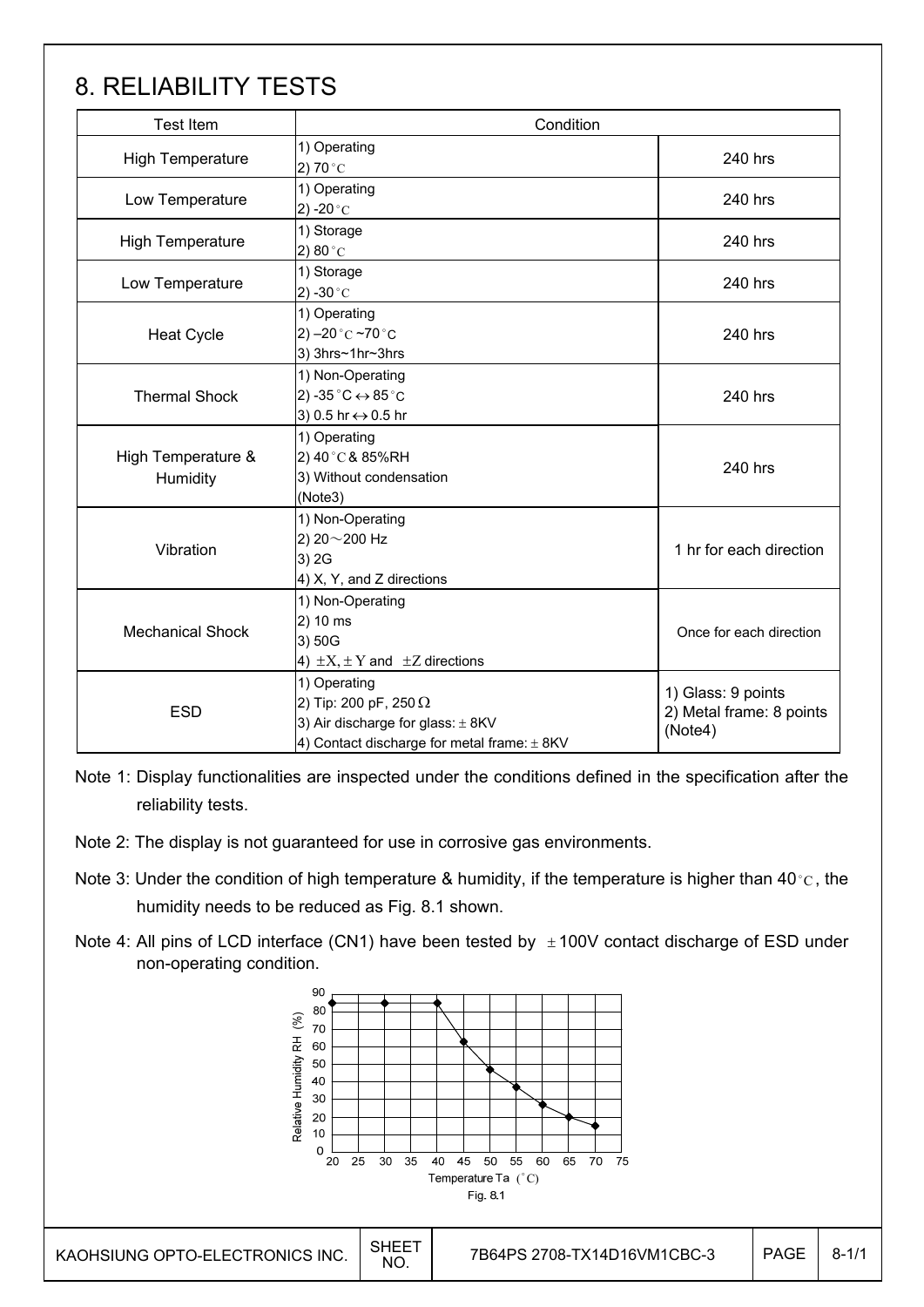## 9. LCD INTERFACE

### 9.1 INTERFACE PIN CONNECTIONS

The display interface connector is FA5B040HP1R3000 made by JAE (Thickness:  $0.3 \pm 0.05$ mm; Pitch:  $0.5 \pm 0.05$ mm) and more details of the connector are shown in the section of outline dimension.

Pin assignment of LCD interface is as below:

| Pin No.        | Signal         | Function                                                              | Pin No. | Signal         | Function        |  |
|----------------|----------------|-----------------------------------------------------------------------|---------|----------------|-----------------|--|
| 1              | <b>VDD</b>     |                                                                       | 21      | G4             |                 |  |
| $\overline{2}$ | <b>VDD</b>     |                                                                       | 22      | G <sub>3</sub> | Green Data      |  |
| 3              | <b>VDD</b>     | Power Supply for Logic                                                | 23      | <b>VSS</b>     | <b>GND</b>      |  |
| 4              | <b>VDD</b>     |                                                                       | 24      | G <sub>2</sub> |                 |  |
| 5              | <b>NC</b>      | No Connection                                                         | 25      | G <sub>1</sub> | Green Data      |  |
| 6              | <b>DTMG</b>    | Timing Signal for Data                                                | 26      | G0             |                 |  |
| $\overline{7}$ | <b>VSS</b>     | <b>GND</b>                                                            | 27      | <b>VSS</b>     | <b>GND</b>      |  |
| 8              | <b>DCLK</b>    | Dot Clock                                                             | 28      | R <sub>5</sub> |                 |  |
| 9              | <b>VSS</b>     | <b>GND</b>                                                            | 29      | R <sub>4</sub> | <b>Red Data</b> |  |
| 10             | V/Q            | Selection Signal for VGA or QVGA<br>$("H" = VGA, "L" or "NC" = QVGA)$ | 30      | R <sub>3</sub> |                 |  |
| 11             | <b>VSS</b>     | <b>GND</b>                                                            | 31      | <b>VSS</b>     | <b>GND</b>      |  |
| 12             | B <sub>5</sub> |                                                                       | 32      | R2             |                 |  |
| 13             | B4             | <b>Blue Data</b>                                                      | 33      | R <sub>1</sub> | <b>Red Data</b> |  |
| 14             | B <sub>3</sub> |                                                                       | 34      | R <sub>0</sub> |                 |  |
| 15             | <b>VSS</b>     | <b>GND</b>                                                            | 35      | (IC)           | Note 1          |  |
| 16             | <b>B2</b>      |                                                                       | 36      | <b>VSS</b>     | <b>GND</b>      |  |
| 17             | <b>B1</b>      | <b>Blue Data</b>                                                      | 37      | <b>NC</b>      |                 |  |
| 18             | B0             |                                                                       | 38      | NC             | No Connection   |  |
| 19             | <b>VSS</b>     | <b>GND</b>                                                            | 39      | <b>NC</b>      |                 |  |
| 20             | G <sub>5</sub> | Green Data                                                            | 40      | <b>NC</b>      |                 |  |

Note 1: Keep open electrically , KOE test use only.

The backlight interface connector is BHR-03VS-1 made by JST, and pin assignment of backlight is as below:

| Pin No. | Signal             | Level                    | <b>Function</b>      |
|---------|--------------------|--------------------------|----------------------|
|         | $V_{LED}$ +        | $\overline{\phantom{a}}$ | Power Supply for LED |
|         | <b>NC</b>          | $\overline{\phantom{0}}$ | No connection        |
|         | V <sub>LED</sub> - | $\overline{\phantom{a}}$ | <b>GND</b>           |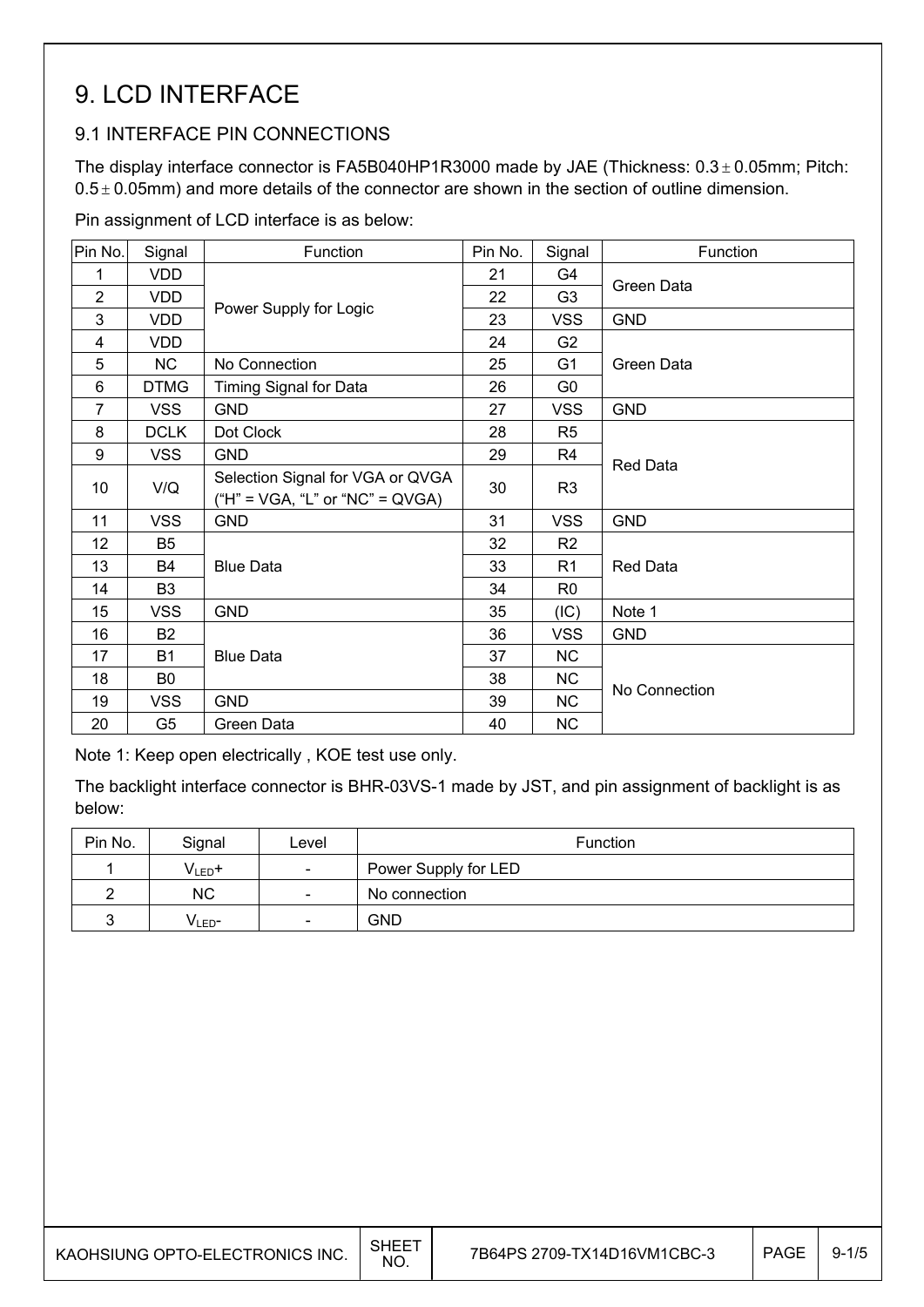#### 9.2 TIMING CHART

DTMG (Data Enable) is the signal to determine valid data, and the timing of DTMG can be determined from Hsync and Vsync as below. For this display, only DTMG and DCLK are the essential signals. Hsync and Vsync are not necessary to connect to display interface after DTMG has been generated and input.

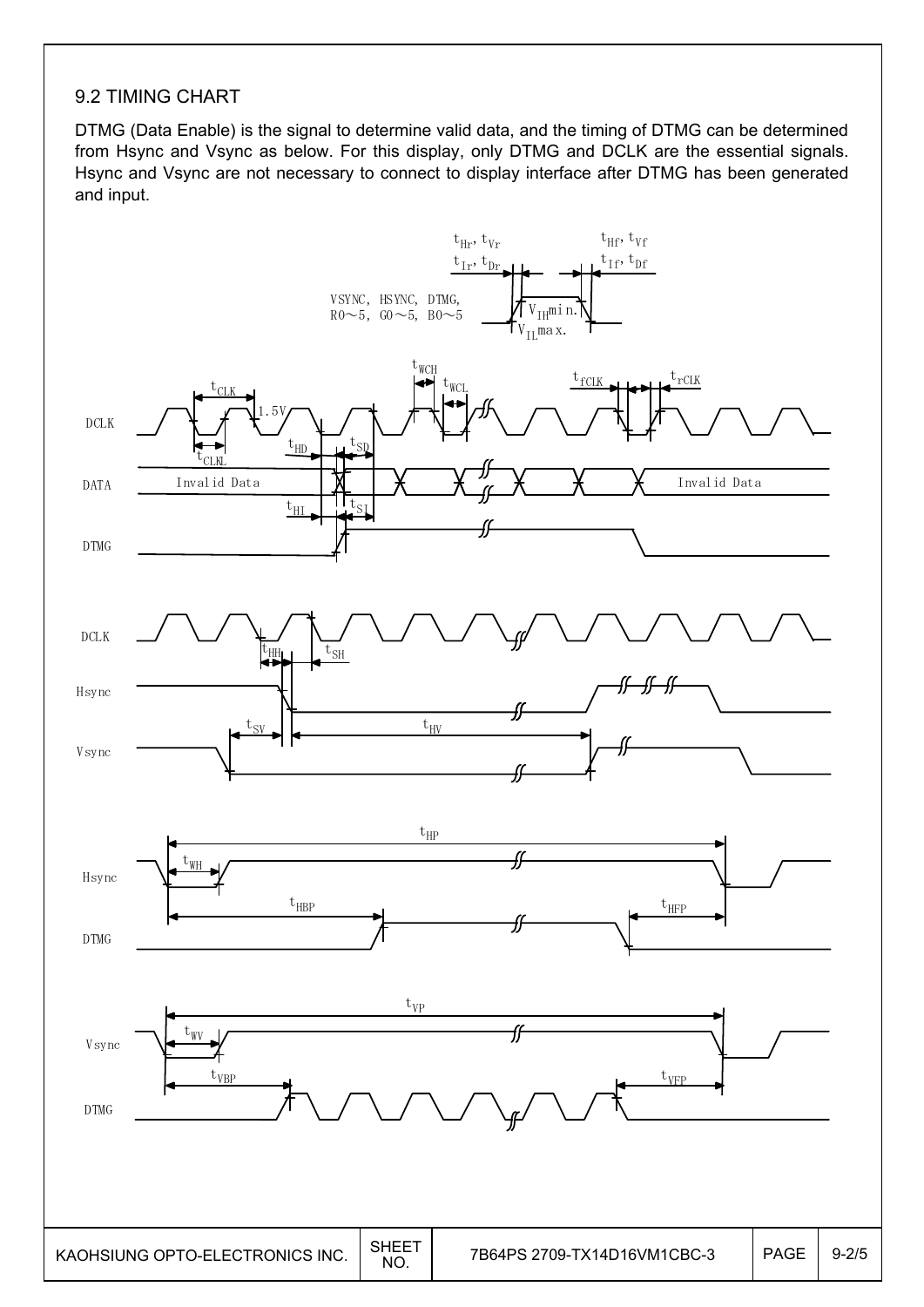### 9.3 INTERFACE TIMING SPECIFICATIONS

### 9.3.1 INTERFACE TIMING FOR QVGA DISPLAY MODE

| Item        |                        | Symbol                   | Min.                         | Typ.                         | Max.                         | Unit           |  |
|-------------|------------------------|--------------------------|------------------------------|------------------------------|------------------------------|----------------|--|
|             | Cycle time             | $t_{CLK}$                | 60                           | 171                          | 206                          |                |  |
|             | Low level Width        | $t_{\text{WCL}}$         | 12                           | $\blacksquare$               | $\blacksquare$               |                |  |
|             | High level Width       | $t_{\text{WCH}}$         | 12                           | $\blacksquare$               |                              | ns             |  |
| <b>DCLK</b> | Rise time              | $t_{rCLK}$               | $\frac{1}{2}$                | $\blacksquare$               | 20                           |                |  |
|             | Fall time              | $t_{fCLK}$               | $\overline{a}$               | $\overline{a}$               | 20                           |                |  |
|             | Duty                   | D                        | 0.45                         | 0.5                          | 0.55                         | $\blacksquare$ |  |
|             | Set up time            | $t_{\text{SH}}$          | 5                            | $\blacksquare$               | $\overline{\phantom{0}}$     |                |  |
|             | Hold time              | $t_{HH}$                 | 10                           | $\blacksquare$               | $\blacksquare$               | ns             |  |
| Hsync       | Cycle                  | $t_{HP}$                 | 358                          | 385                          | 453                          |                |  |
|             | Valid width            | $t_{WH}$                 | $\overline{\mathbf{4}}$      | 5                            |                              | tCLK           |  |
|             | Rise/Fall time         | $t_{\rm Hr}, t_{\rm Hf}$ | $\blacksquare$               | $\frac{1}{2}$                | 30                           | ns             |  |
|             | Set up                 | $t_{\rm SV}$             | $\pmb{0}$                    | $\blacksquare$               | $\qquad \qquad \blacksquare$ |                |  |
|             | Hold                   | $t_{HV}$                 | $\overline{2}$               | $\overline{\phantom{a}}$     | $\overline{a}$               | tclk           |  |
| Vsync       | Cycle                  | $t_{VP}$                 | 247                          | 253                          | 535                          |                |  |
|             | Valid width            | $t_{\rm WV}$             | $\mathbf 2$                  | $\boldsymbol{2}$             |                              | tHP            |  |
|             | Rise/Fall time         | $t_{\vee r}, t_{\vee f}$ | $\blacksquare$               | $\frac{1}{2}$                | 50                           | ns             |  |
|             | Set up time            | $t_{SI}$                 | 5                            | $\blacksquare$               |                              |                |  |
|             | Hold time              | $t_{HI}$                 | 10                           | $\blacksquare$               |                              | ns             |  |
|             | Rise/Fall time         | $t_{ir}$ , $t_{if}$      | $\blacksquare$               | $\blacksquare$               | 30                           | ns             |  |
| <b>DTMG</b> | Horizontal back porch  | $t_{\rm HBP}$            | 24                           | 35                           | 99                           | tclk           |  |
|             | Horizontal front porch | $t_{\text{HFP}}$         | 8                            | 30                           | 62                           |                |  |
|             | Vertical back porch    | $t_{\rm VBP}$            | $\overline{7}$               | 9                            | 197                          | tHP            |  |
|             | Vertical front porch   | $t_{\rm VFP}$            | $\overline{2}$               | $\overline{\mathbf{4}}$      | 97                           |                |  |
|             | Set up time            | $t_{SD}$                 | 5                            | $\blacksquare$               | $\overline{\phantom{a}}$     |                |  |
| Data        | Hold time              | $t_{HD}$                 | 10                           | $\overline{\phantom{0}}$     | $\blacksquare$               | ns             |  |
|             | Rise/Fall time         | $t_{Dr}$ , $t_{Dr}$      | $\qquad \qquad \blacksquare$ | $\qquad \qquad \blacksquare$ | 20                           | ns             |  |

Note 1: Vsync needs to be set as odd numbers.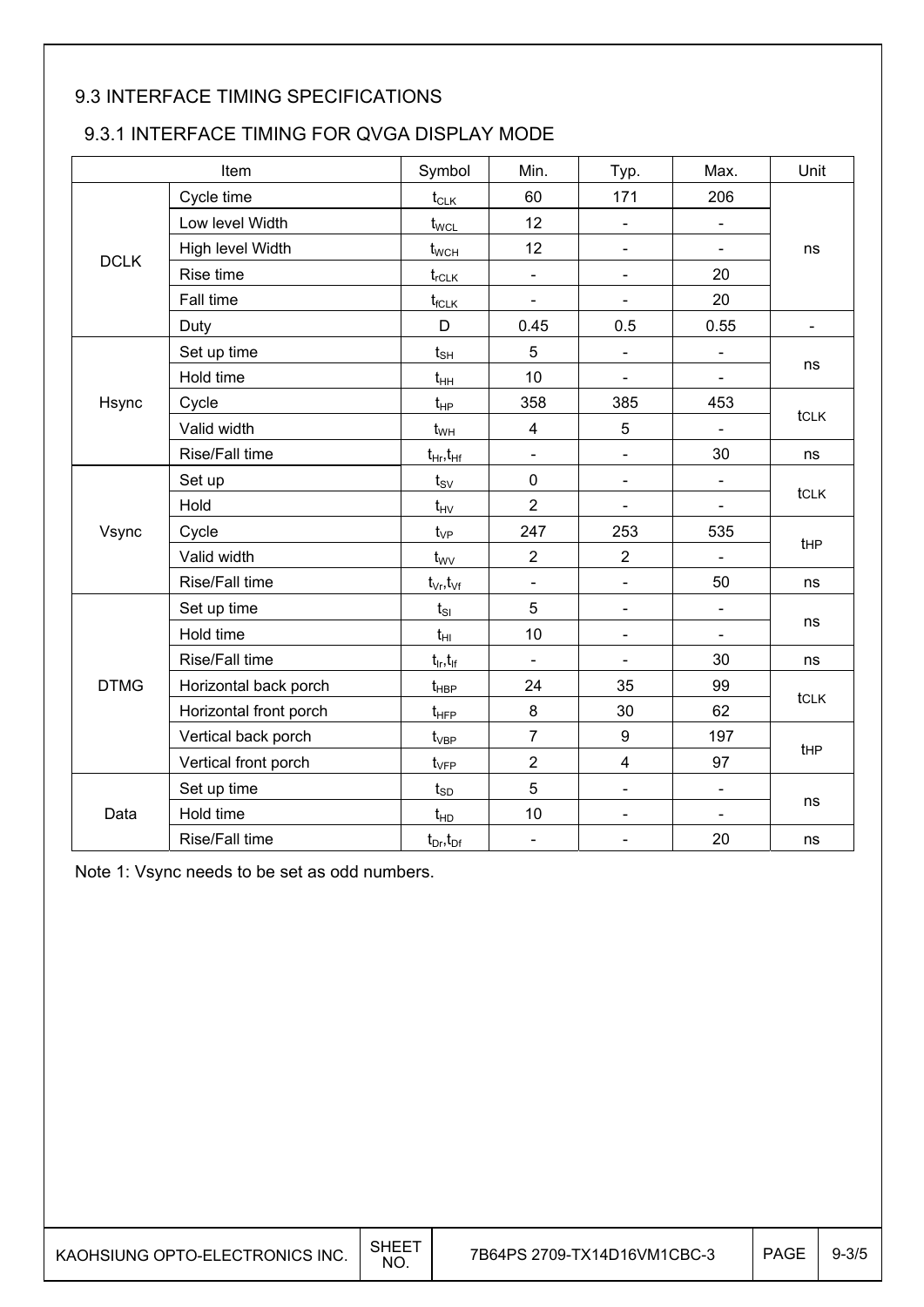|             | Item                   |                                 | Min.                         | Typ.                     | Max.                     | Unit           |  |
|-------------|------------------------|---------------------------------|------------------------------|--------------------------|--------------------------|----------------|--|
|             | Cycle time             | $t_{CLK}$                       | 37.4                         | 47.8                     | 58.1                     |                |  |
|             | Low level Width        | $t_{\text{WCL}}$                | 15                           | $\blacksquare$           | ÷,                       |                |  |
|             | High level Width       | $t_{\scriptscriptstyle\rm WCH}$ | 15                           | $\overline{\phantom{0}}$ | $\blacksquare$           | ns             |  |
| <b>DCLK</b> | Rise time              | $t_{rCLK}$                      | $\overline{\phantom{0}}$     | $\blacksquare$           | 25                       |                |  |
|             | Fall time              | $t_{fCLK}$                      | $\blacksquare$               | $\blacksquare$           | 25                       |                |  |
|             | Duty                   | D                               | 0.45                         | 0.5                      | 0.55                     | $\blacksquare$ |  |
|             | Set up time            | $t_{s\underline{H}}$            | 5                            | $\overline{\phantom{a}}$ | $\blacksquare$           |                |  |
|             | Hold time              | $t_{HH}$                        | 10                           | $\blacksquare$           | ÷                        | ns             |  |
| Hsync       | Cycle                  | $t_{HP}$                        | 679                          | 709                      | 739                      |                |  |
|             | Valid width            | $t_{WH}$                        | $\overline{\mathbf{4}}$      | 5                        | 5                        | tclk           |  |
|             | Rise/Fall time         | $t_{Hr}$ , $t_{Hf}$             | $\frac{1}{2}$                | $\frac{1}{2}$            | 30                       | ns             |  |
|             | Set up                 | $t_{\rm SV}$                    | $\mathbf 0$                  | $\blacksquare$           | $\overline{\phantom{0}}$ |                |  |
|             | Hold                   | $t_{HV}$                        | $\overline{2}$               | $\blacksquare$           |                          | tcLK           |  |
| Vsync       | Cycle                  | $t_{VP}$                        | 485                          | 491                      | 533                      | tHP            |  |
|             | Valid width            | $t_{\rm WV}$                    | $\overline{2}$               | $\mathbf 2$              | $\overline{2}$           |                |  |
|             | Rise/Fall time         | $t_{\vee r}, t_{\vee f}$        | $\overline{\phantom{a}}$     | $\blacksquare$           | 50                       | ns             |  |
|             | Set up time            | $t_{SI}$                        | 5                            | $\blacksquare$           | L,                       |                |  |
|             | Hold time              | $t_{\text{HI}}$                 | 10                           | $\blacksquare$           | $\blacksquare$           | ns             |  |
|             | Rise/Fall time         | $t_{ir}$ , $t_{if}$             | $\blacksquare$               | $\blacksquare$           | 30                       | ns             |  |
| <b>DTMG</b> | Horizontal back porch  | $t_{\sf HBP}$                   | 24                           | 37                       | 50                       | tcLK           |  |
|             | Horizontal front porch | $t_{HFP}$                       | 15                           | 32                       | 49                       |                |  |
|             | Vertical back porch    | $t_{VBP}$                       | $\overline{\mathbf{4}}$      | $\overline{7}$           | 28                       | <b>tHP</b>     |  |
|             | Vertical front porch   | $t_{\rm VFP}$                   | 1                            | $\overline{\mathbf{4}}$  | 25                       |                |  |
|             | Set up time            | $t_{SD}$                        | 5                            | $\blacksquare$           | $\overline{\phantom{0}}$ |                |  |
| Data        | Hold time              | $t_{HD}$                        | 10                           | $\blacksquare$           | $\blacksquare$           | ns             |  |
|             | Rise/Fall time         | $t_{Dr}$ , $t_{Dr}$             | $\qquad \qquad \blacksquare$ | $\overline{\phantom{a}}$ | 25                       | ns             |  |

### 9.3.2 INTERFACE TIMING FOR VGA DISPLAY MODE

Note 1: Vsync needs to be set as odd numbers.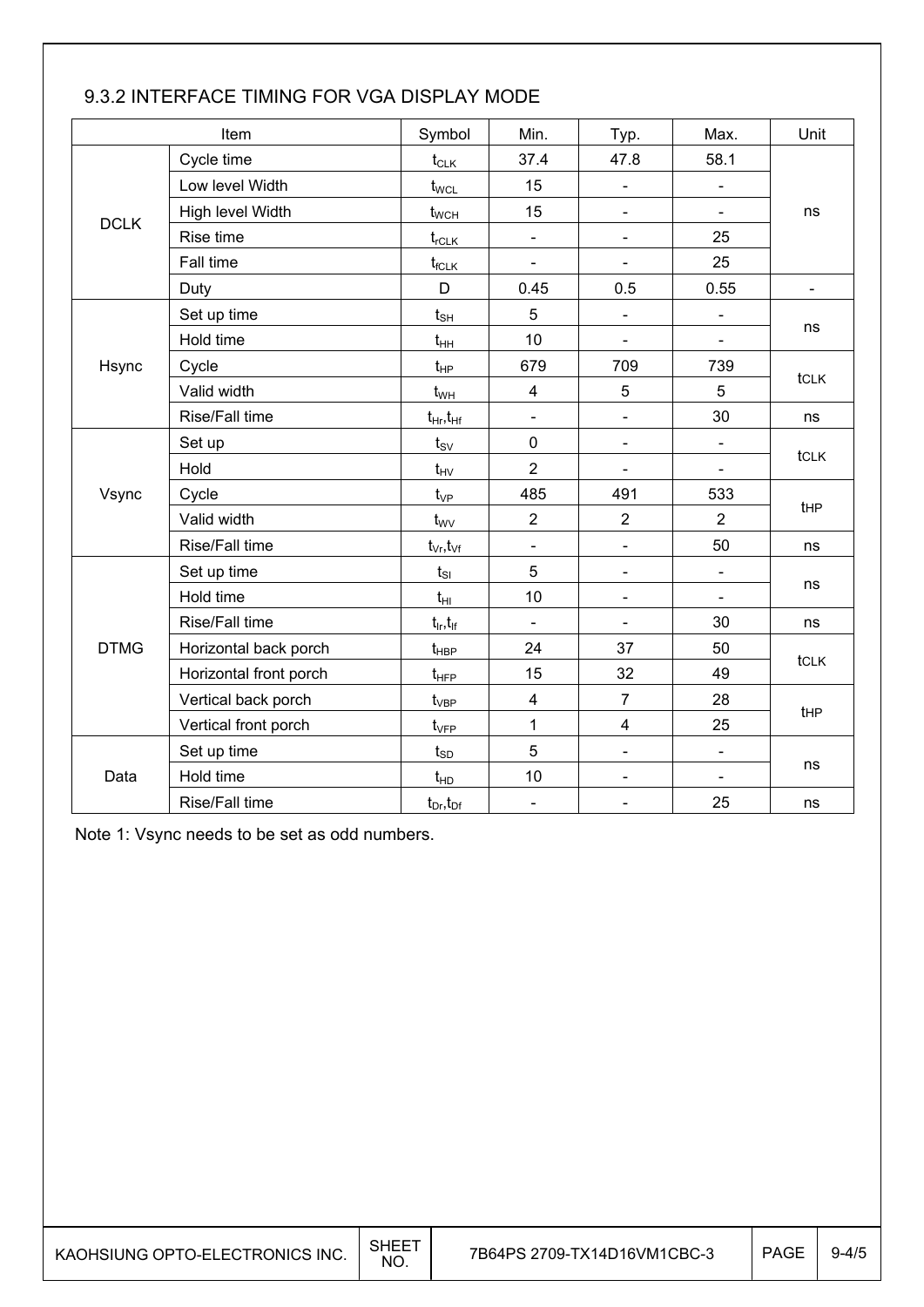### 9.4 POWER SEQUENCE



 Fig. 9.1

- Note 1: In order to avoid any damages, the correct power On sequence must be followed and VDD have to be applied before all other signals (DTMG, DCLK, RGB data). The opposite is true for power Off where VDD have to be remained on until all other signals have been switch off. The recommended time period is 1 second.
- Note 2: In order to avoid showing uncompleted patterns in transient state. It is recommended that switching the backlight on is delayed for 1 second after the signals have been applied. The opposite is true for power Off where the backlight have to be switched off 1 second before the signals are removed.

|              | COLOR &<br>Gray Scale           | Data Signal    |                      |                |                      |                |                      |                |                             |                |                      |                |                |                      |                |                |                      |                                  |                |
|--------------|---------------------------------|----------------|----------------------|----------------|----------------------|----------------|----------------------|----------------|-----------------------------|----------------|----------------------|----------------|----------------|----------------------|----------------|----------------|----------------------|----------------------------------|----------------|
|              |                                 | R5             | R <sub>4</sub>       | R <sub>3</sub> | R <sub>2</sub>       | R <sub>1</sub> | R <sub>0</sub>       | G <sub>5</sub> | G4                          | G <sub>3</sub> | G <sub>2</sub>       | G <sub>1</sub> | G <sub>0</sub> | <b>B5</b>            | <b>B4</b>      | B <sub>3</sub> | <b>B2</b>            | <b>B1</b>                        | B <sub>0</sub> |
|              | <b>Black</b>                    | $\mathbf 0$    | $\mathbf 0$          | $\mathbf 0$    | $\mathbf 0$          | $\mathbf 0$    | $\mathbf 0$          | $\mathbf 0$    | $\mathbf 0$                 | $\mathbf 0$    | $\mathbf 0$          | $\mathbf 0$    | $\mathbf 0$    | $\mathbf 0$          | $\mathbf 0$    | $\mathbf 0$    | $\mathbf 0$          | $\mathbf 0$                      | $\mathbf 0$    |
|              | Red(0)                          | $\mathbf{1}$   | $\mathbf 1$          | $\mathbf{1}$   | 1                    | $\mathbf{1}$   | 1                    | $\mathbf 0$    | $\mathbf 0$                 | 0              | 0                    | $\mathbf 0$    | $\mathbf 0$    | $\mathbf 0$          | $\mathbf 0$    | 0              | $\mathbf 0$          | $\mathbf{0}$                     | $\mathbf 0$    |
|              | Green (0)                       | $\mathbf 0$    | 0                    | $\mathbf 0$    | 0                    | 0              | $\mathbf 0$          | $\mathbf{1}$   | $\mathbf{1}$                | 1              | 1                    | 1              | $\mathbf{1}$   | 0                    | $\mathbf 0$    | 0              | 0                    | $\mathbf 0$                      | 0              |
| <b>Basic</b> | Blue $(0)$                      | $\mathbf 0$    | 0                    | $\overline{0}$ | $\overline{0}$       | $\overline{0}$ | $\mathbf 0$          | 0              | 0                           | $\overline{0}$ | 0                    | $\overline{0}$ | 0              | $\mathbf{1}$         | 1              | $\mathbf{1}$   | $\mathbf{1}$         | 1                                | 1              |
| Color        | Cyan                            | $\mathbf 0$    | 0                    | $\mathbf 0$    | 0                    | 0              | 0                    | $\mathbf{1}$   | $\mathbf{1}$                | $\mathbf{1}$   | $\mathbf{1}$         | 1              | $\mathbf{1}$   | 1                    | 1              | 1              | 1                    | 1                                | 1              |
|              | Magenta                         | 1              | $\mathbf{1}$         | 1              | $\mathbf{1}$         | 1              | 1                    | $\mathbf 0$    | 0                           | 0              | 0                    | 0              | 0              | 1                    | 1              | $\mathbf{1}$   | $\mathbf{1}$         | 1                                | 1              |
|              | Yellow                          | $\mathbf{1}$   | 1                    | $\mathbf{1}$   | 1                    | $\mathbf{1}$   | 1                    | $\mathbf{1}$   | $\mathbf{1}$                | $\mathbf{1}$   | 1                    | 1              | $\mathbf{1}$   | 0                    | 0              | 0              | 0                    | $\mathbf 0$                      | $\mathbf 0$    |
|              | White                           | 1              | $\mathbf{1}$         | 1              | 1                    | $\mathbf{1}$   | 1                    | $\mathbf{1}$   | $\mathbf{1}$                | $\mathbf{1}$   | $\mathbf{1}$         | 1              | 1              | 1                    | 1              | 1              | 1                    | $\mathbf{1}$                     | 1              |
|              | <b>Black</b>                    | 0              | 0                    | $\mathbf 0$    | 0                    | 0              | 0                    | 0              | 0                           | 0              | 0                    | $\mathbf 0$    | 0              | 0                    | 0              | 0              | 0                    | $\mathbf 0$                      | $\mathbf 0$    |
|              | Red (62)                        | $\mathbf 0$    | 0                    | $\mathbf 0$    | 0                    | $\mathbf 0$    | 1                    | $\mathbf 0$    | 0                           | 0              | 0                    | 0              | 0              | 0                    | 0              | 0              | 0                    | 0                                | $\mathbf{0}$   |
|              | Red (61)                        | $\mathbf{0}$   | 0                    | $\mathbf 0$    | 0                    | 1              | 0                    | 0              | $\mathbf 0$                 | 0              | 0                    | 0              | 0              | 0                    | $\mathbf 0$    | 0              | 0                    | 0                                | 0              |
| Red          | t,                              | $\cdot$        | $\cdot$              | $\blacksquare$ | $\blacksquare$       | $\cdot$        | $\blacksquare$       | $\blacksquare$ | $\cdot$<br>٠                | $\cdot$        | $\blacksquare$       | $\blacksquare$ | $\blacksquare$ | $\blacksquare$       | $\ddot{\cdot}$ | $\cdot$        | $\ddot{\cdot}$       | $\blacksquare$                   |                |
|              | $\blacksquare$                  | $\cdot$        | $\ddot{\cdot}$       | ÷,             | ċ                    | $\blacksquare$ | $\blacksquare$       | ÷,             | $\ddot{\cdot}$              | $\ddot{\cdot}$ | t                    | ÷,             | $\ddot{\cdot}$ | $\ddot{\phantom{a}}$ | $\ddot{\cdot}$ | $\ddot{\cdot}$ | $\ddot{\cdot}$       | ÷                                |                |
|              | Red (1)                         | 1              | $\mathbf 1$          | 1              | $\mathbf{1}$         | $\mathbf{1}$   | $\mathbf 0$          | $\overline{0}$ | $\overline{0}$              | 0              | 0                    | $\overline{0}$ | 0              | $\mathbf 0$          | $\mathbf 0$    | 0              | 0                    | $\mathbf 0$                      | $\mathbf 0$    |
|              | Red(0)                          | 1              | $\mathbf{1}$         | 1              | 1                    | $\mathbf{1}$   | 1                    | $\mathbf 0$    | 0                           | 0              | 0                    | $\mathbf 0$    | 0              | $\mathbf 0$          | $\mathbf 0$    | 0              | $\mathbf 0$          | $\mathbf 0$                      | $\mathbf 0$    |
|              | <b>Black</b>                    | $\mathbf 0$    | $\mathbf 0$          | $\mathbf 0$    | 0                    | $\mathbf 0$    | $\mathbf 0$          | $\mathbf 0$    | $\mathbf 0$                 | 0              | 0                    | 0              | $\mathbf 0$    | $\mathbf 0$          | $\mathbf 0$    | $\mathbf 0$    | $\mathbf 0$          | $\mathbf{0}$                     | $\mathbf 0$    |
|              | Green (62)                      | $\mathbf 0$    | 0                    | $\mathbf 0$    | $\mathbf 0$          | 0              | $\mathbf 0$          | $\mathbf 0$    | $\mathbf 0$                 | 0              | 0                    | $\mathbf 0$    | 1              | $\mathbf 0$          | $\mathbf 0$    | 0              | $\mathbf 0$          | $\mathbf 0$                      | $\mathbf 0$    |
|              | Green (61)                      | $\Omega$       | $\Omega$             | $\Omega$       | $\Omega$             | $\Omega$       | 0                    | 0              | $\Omega$                    | $\Omega$       | $\Omega$             | 1              | $\Omega$       | $\Omega$             | $\Omega$       | 0              | 0                    | $\Omega$                         | $\Omega$       |
| Green        | ÷                               | $\cdot$        | $\ddot{\cdot}$       | ċ              | ċ                    | $\blacksquare$ | $\ddot{\phantom{a}}$ | ÷,             | $\ddot{\cdot}$              | $\ddot{\cdot}$ | $\blacksquare$       | $\ddot{\cdot}$ | $\ddot{\cdot}$ | $\cdot$              | $\cdot$        | Ì.             | Ì.                   | $\blacksquare$                   |                |
|              | $\blacksquare$                  | $\blacksquare$ | $\ddot{\cdot}$       | Ì,             | $\ddot{\phantom{a}}$ | $\ddot{\cdot}$ | $\ddot{\phantom{a}}$ | $\ddot{\cdot}$ | $\cdot$<br>ä,               | $\cdot$        | $\blacksquare$<br>ä, | $\blacksquare$ | $\ddot{\cdot}$ | $\cdot$              | ÷,             | $\ddot{\cdot}$ | $\ddot{\cdot}$       | $\blacksquare$<br>$\blacksquare$ | $\cdot$        |
|              | Green (1)                       | $\mathbf{0}$   | $\Omega$             | $\mathbf 0$    | 0                    | $\mathbf 0$    | $\mathbf 0$          | 1              | $\mathbf{1}$                | 1              | 1                    | 1              | 0              | $\mathbf{0}$         | $\mathbf 0$    | $\mathbf 0$    | $\mathbf 0$          | $\mathbf{0}$                     | $\mathbf 0$    |
|              | Green (0)                       | $\mathbf 0$    | 0                    | $\mathbf 0$    | 0                    | $\mathbf 0$    | $\mathbf 0$          | $\mathbf{1}$   | $\mathbf{1}$                | 1              | 1                    | 1              | $\mathbf{1}$   | 0                    | $\mathbf 0$    | 0              | 0                    | 0                                | $\mathbf 0$    |
|              | <b>Black</b>                    | $\Omega$       | $\Omega$             | $\mathbf{0}$   | $\Omega$             | $\Omega$       | $\Omega$             | $\Omega$       | $\Omega$                    | $\Omega$       | $\Omega$             | $\Omega$       | $\Omega$       | $\Omega$             | $\Omega$       | 0              | $\Omega$             | $\Omega$                         | $\mathbf 0$    |
|              | <b>Blue (62)</b>                | $\mathbf 0$    | $\Omega$             | $\mathbf 0$    | 0                    | 0              | $\mathbf 0$          | 0              | 0                           | 0              | 0                    | $\mathbf 0$    | 0              | $\mathbf 0$          | $\mathbf 0$    | 0              | 0                    | 0                                | 1              |
|              | <b>Blue (61)</b>                | $\mathbf 0$    | 0                    | $\overline{0}$ | 0                    | 0              | $\mathbf 0$          | 0              | 0                           | 0              | 0                    | $\overline{0}$ | 0              | $\overline{0}$       | 0              | 0              | $\mathbf 0$          | $\mathbf{1}$                     | $\overline{0}$ |
| <b>Blue</b>  |                                 |                | $\ddot{\cdot}$       |                |                      |                |                      |                | $\ddot{\cdot}$              | $\ddot{\cdot}$ | Ì                    |                | $\ddot{\cdot}$ |                      | ÷,             | $\ddot{\cdot}$ | İ                    | t                                |                |
|              | $\blacksquare$                  | $\cdot$        | $\ddot{\phantom{a}}$ | ċ              | ċ                    | $\ddot{\cdot}$ | $\ddot{\cdot}$       | ÷              | $\ddot{\cdot}$              | $\ddot{\cdot}$ | ċ                    | $\cdot$        | $\ddot{\cdot}$ | $\ddot{\cdot}$       | ÷              | $\ddot{\cdot}$ | $\ddot{\phantom{a}}$ | $\blacksquare$                   |                |
|              | <b>Blue (1)</b>                 | $\mathbf 0$    | 0                    | $\mathbf 0$    | $\mathbf 0$          | $\mathbf 0$    | 0                    | $\mathbf 0$    | $\mathbf 0$                 | 0              | 0                    | 0              | 0              | 1                    | 1              | $\mathbf{1}$   | $\mathbf{1}$         | 1                                | $\mathbf 0$    |
|              | Blue $(0)$                      | $\mathbf{0}$   | $\Omega$             | 0              | 0                    | $\Omega$       | 0                    | $\Omega$       | 0                           | $\Omega$       | 0                    | $\Omega$       | 0              | 1                    | 1              | 1              | 1                    | 1                                | 1              |
|              |                                 |                |                      |                |                      |                |                      |                |                             |                |                      |                |                |                      |                |                |                      |                                  |                |
|              | KAOHSIUNG OPTO-ELECTRONICS INC. |                |                      |                | <b>SHEET</b><br>NO.  |                |                      |                | 7B64PS 2709-TX14D16VM1CBC-3 |                |                      |                |                |                      |                |                | <b>PAGE</b>          | $9 - 5/5$                        |                |

### 9.5 DATA INPUT for DISPLAY COLOR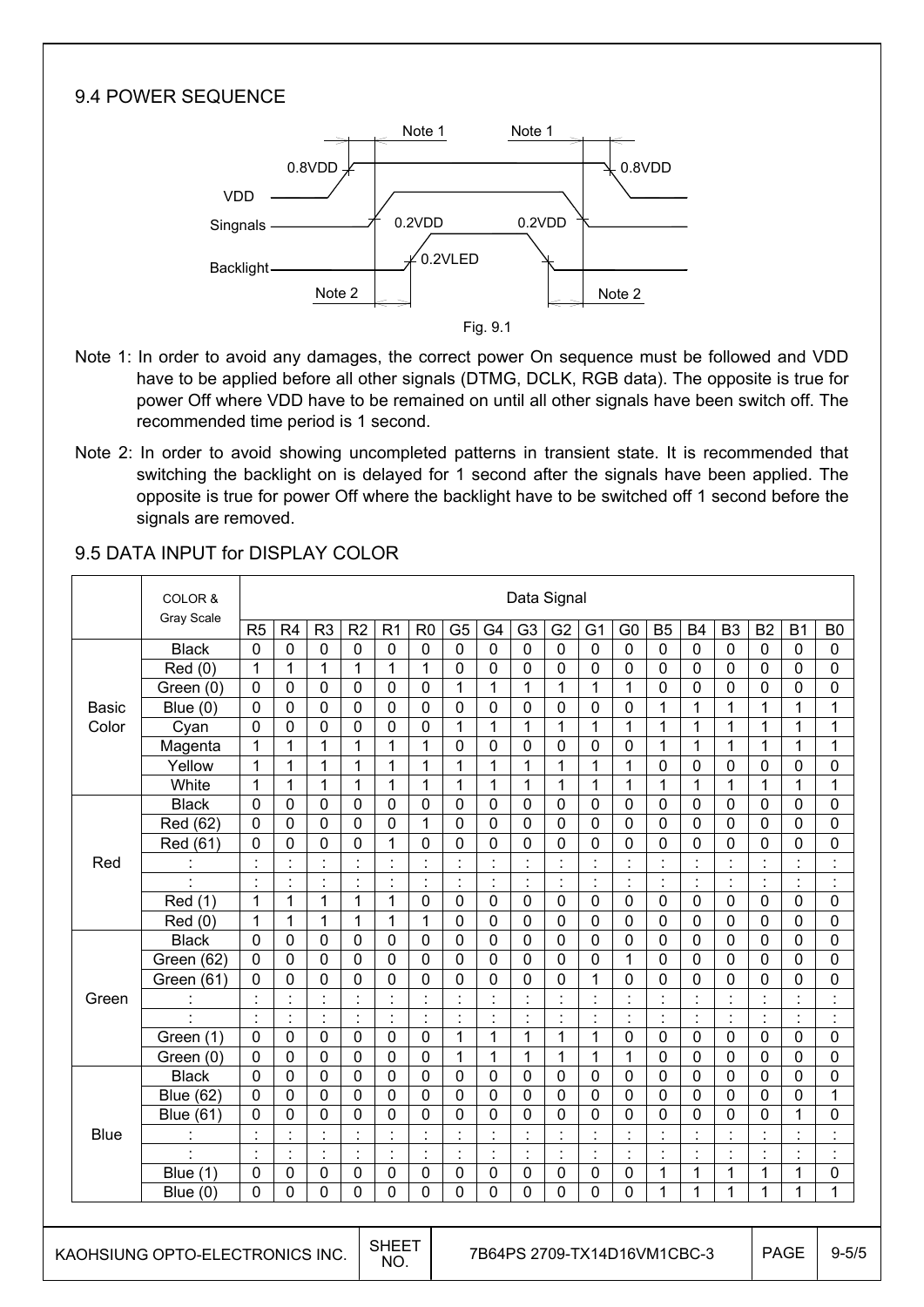### **10. OUTLINE DIMENSIONS**

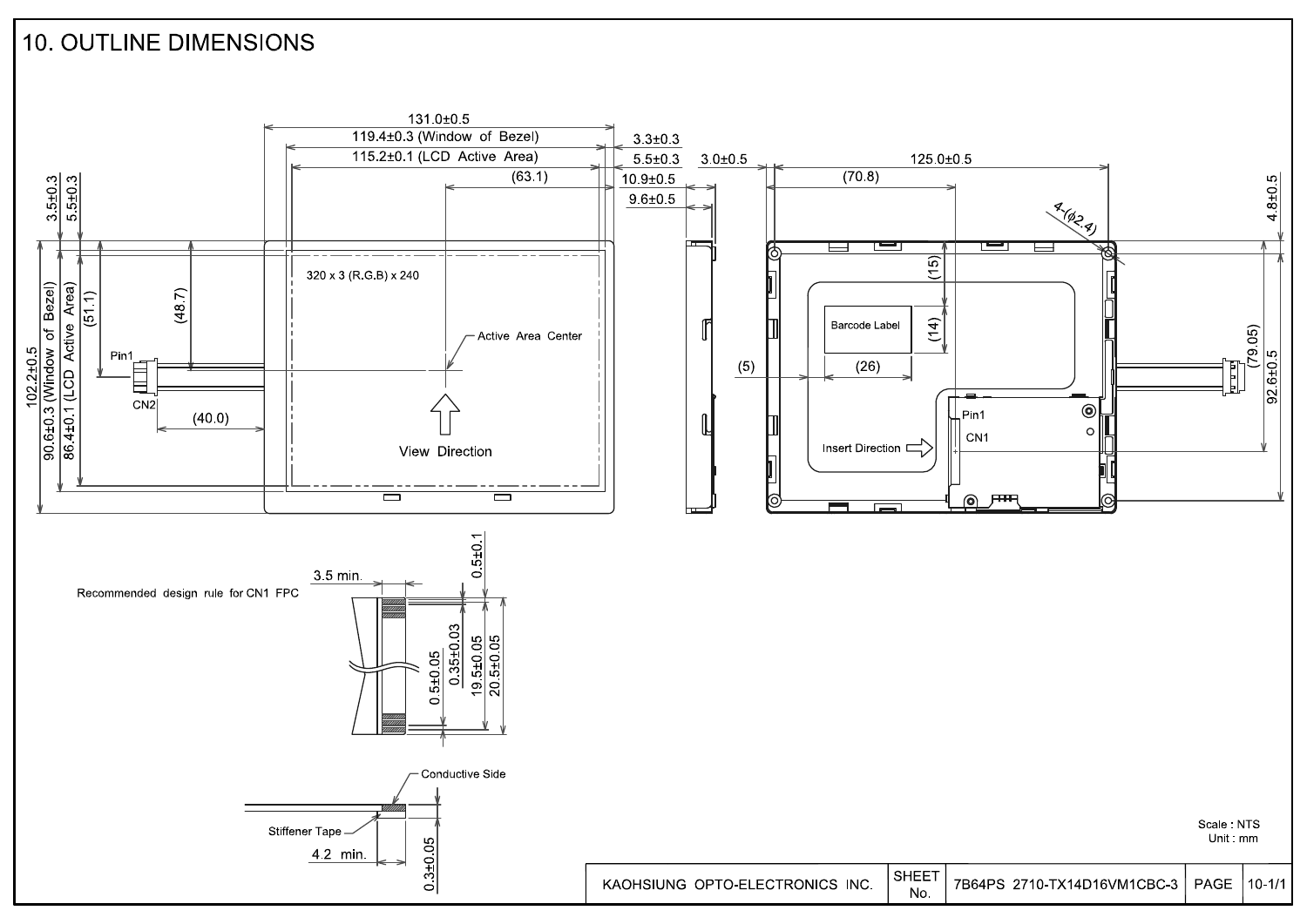## 11. APPEARANCE STANDARD

The appearance inspection is performed in a dark room around 500~1000 lx based on the conditions as below:

- The distance between inspector's eyes and display is 30 cm.
- The viewing zone is defined with angle  $\theta$  shown in Fig. 11.1 The inspection should be performed within 45 $^{\circ}$  when display is shut down. The inspection should be performed within 5 $^{\circ}$  when display is power on.



Fig. 11.1 Fig 11.1

### 11.1 THE DEFINITION OF LCD ZONE

LCD panel is divided into 3 areas as shown in Fig.11.2 for appearance specification in next section. A zone is the LCD active area (dot area); B zone is the area, which extended 1 mm out from LCD active area; C zone is the area between B zone and metal frame.

In terms of housing design, B zone is the recommended window area customers' housing should be located in.



Fig. 11.2 Fig 11.2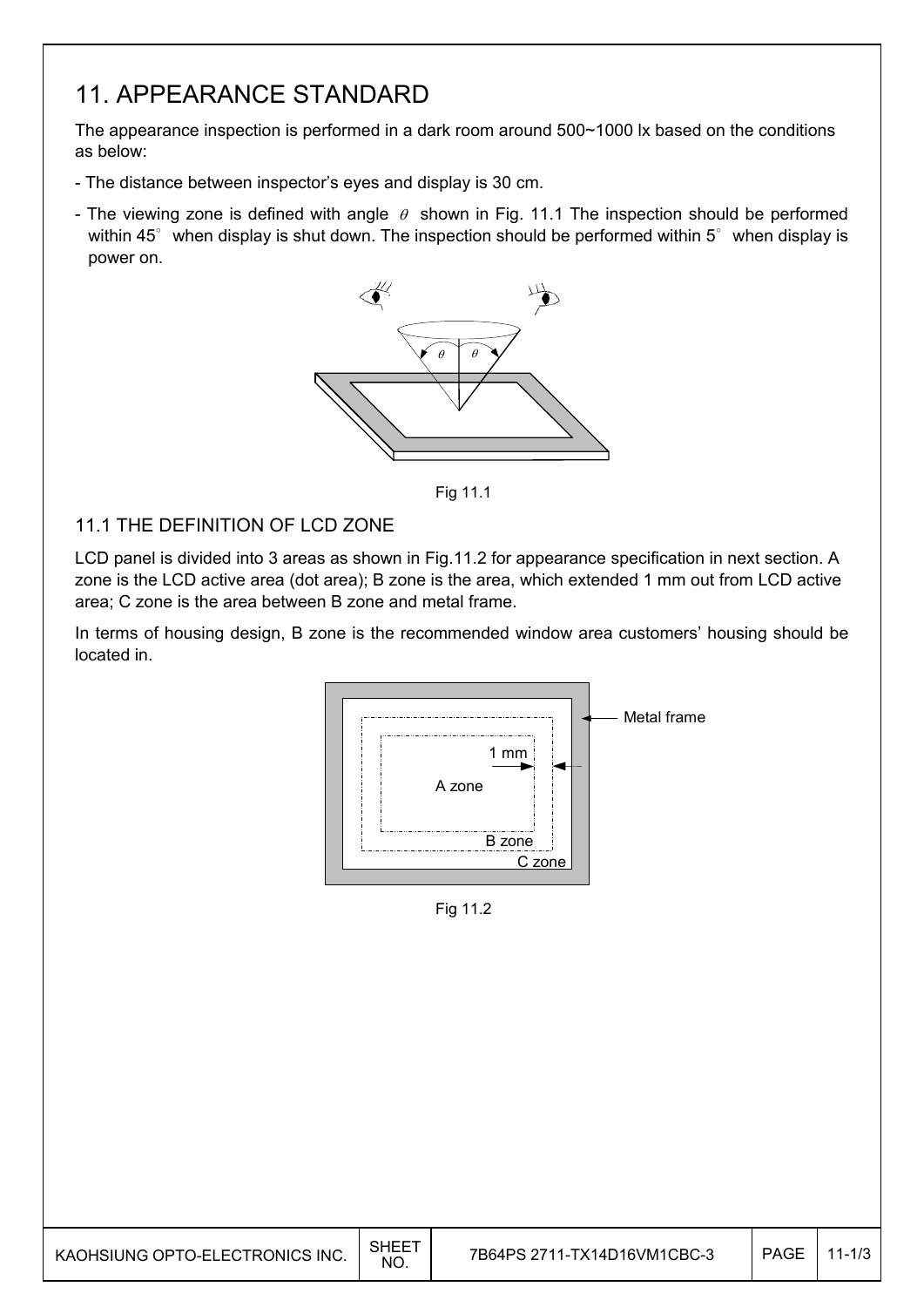### 11.2 LCD APPEARANCE SPECIFICATION

The specification as below is defined as the amount of unexpected phenomenon or material in different zones of LCD panel. The definitions of length, width and average diameter using in the table are shown in Fig. 11.3 and Fig. 11.4.

| Item                  |                            | Applied zone |                            |                            |                |                  |     |  |  |
|-----------------------|----------------------------|--------------|----------------------------|----------------------------|----------------|------------------|-----|--|--|
|                       | Length (mm)                |              | Width (mm)                 | Maximum number             |                | Minimum space    |     |  |  |
|                       | Ignored                    |              | $W \le 0.02$               | Ignored                    |                |                  |     |  |  |
| <b>Scratches</b>      | $L \leq 40$                |              | $0.02\!<\!W\!\!\leq\!0.04$ | 10                         |                |                  | A,B |  |  |
|                       | $L \leq 20$                |              | $W \le 0.04$               | 10                         |                | $\blacksquare$   |     |  |  |
| Dent                  |                            |              |                            | Serious one is not allowed |                |                  | A   |  |  |
| Wrinkles in polarizer |                            |              |                            | Serious one is not allowed |                |                  | A   |  |  |
|                       | Average diameter (mm)      |              |                            |                            | Maximum number |                  |     |  |  |
|                       |                            | $D \leq 0.3$ |                            |                            | Ignored        |                  |     |  |  |
| Bubbles on polarizer  | $0.3 < D \le 0.5$          |              |                            |                            | 12             |                  | A   |  |  |
|                       | 0.5 < D                    |              |                            |                            | 3              |                  |     |  |  |
|                       |                            |              |                            | Filamentous (Line shape)   |                |                  |     |  |  |
|                       | Length (mm)                |              |                            | Width (mm)                 |                | Maximum number   |     |  |  |
|                       | $L \leq 2.0$               |              | $W \le 0.03$               |                            | Ignored        |                  | A,B |  |  |
|                       | $L \le 3.0$                |              | $0.03\!<\!W\!\leq\!0.05$   |                            | 10             |                  |     |  |  |
|                       | $L \leq 2.5$               |              |                            | $0.05 < W \le 0.1$         |                | 1                |     |  |  |
| 1) Stains             |                            |              |                            |                            |                |                  |     |  |  |
| 2) Foreign Materials  | Average diameter (mm)      |              |                            | Maximum number             |                | Minimum Space    |     |  |  |
| 3) Dark Spot          | D < 0.2                    |              |                            | Ignored                    |                |                  |     |  |  |
|                       | $0.2 \!\leq\! D \!<\! 0.3$ |              | 10                         |                            |                | 10 <sub>mm</sub> | A,B |  |  |
|                       | $0.3 \le D < 0.4$          |              |                            | 5                          |                | 30mm             |     |  |  |
|                       | $0.4 \leq D$               |              |                            | none                       |                |                  |     |  |  |
|                       | In total                   |              |                            |                            |                |                  |     |  |  |
|                       |                            |              |                            |                            |                |                  |     |  |  |
|                       |                            |              | <b>Type</b>                |                            | Maximum number |                  |     |  |  |
|                       |                            |              |                            | 1 dot                      | 4              |                  |     |  |  |
|                       | Bright dot-defect          |              |                            | 2 adjacent dot             |                | 1                |     |  |  |
|                       |                            |              |                            | 3 adjacent dot or above    |                | Not allowed      |     |  |  |
| Dot-Defect            |                            |              | In total                   |                            | 5              |                  | Α   |  |  |
| (Note 1)              |                            |              |                            | 1 dot                      | 5              |                  |     |  |  |
|                       | Dark dot-defect            |              |                            | 2 adjacent dot             | $\overline{2}$ |                  |     |  |  |
|                       |                            |              |                            | 3 adjacent dot or above    |                | Not allowed      |     |  |  |
|                       |                            |              | In total                   |                            | 5              |                  |     |  |  |
|                       | In total                   |              |                            |                            |                | 10               |     |  |  |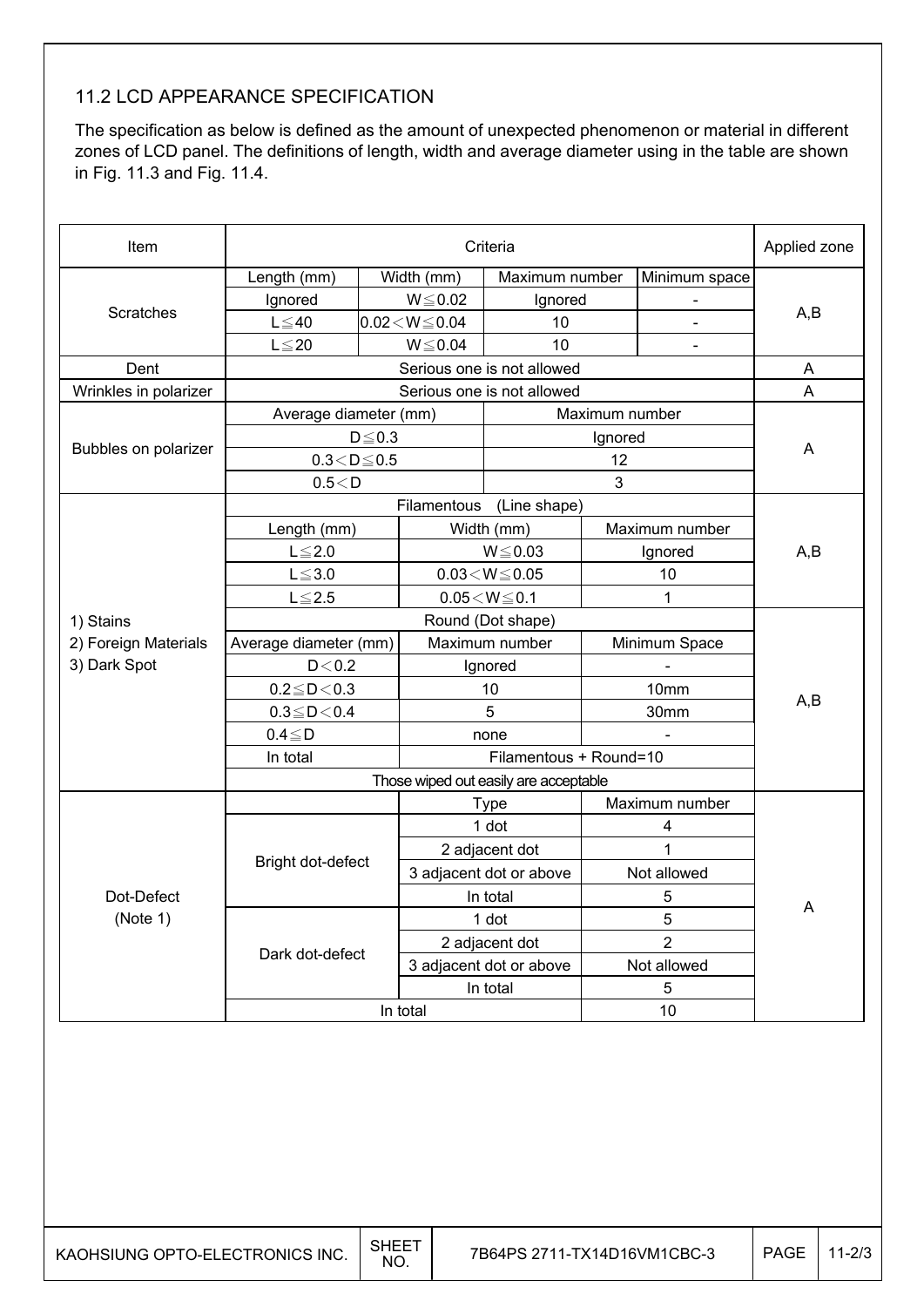

- Note 1: The definitions of dot defect are as below:
	- The defect area of the dot must be bigger than half of a dot.
	- For bright dot-defect, showing black pattern, the dot's brightness must be over 30% brighter than others.
	- For dark dot-defect, showing white pattern, the dot's brightness must be under 70% darker than others.
	- The definition of 1-dot-defect is the defect-dot, which is isolated and no adjacent defect-dot.
	- The definition of adjacent dot is shown as Fig. 11.5.
	- The Density of dot defect is defined in the area within diameter  $\phi$  =20mm.



The dots colored gray are adjacent to defect-dot A.

Fig. 11.5

| KAOHSIUNG OPTO-ELECTRONICS INC. | SHEE<br><b>NO</b> | 7B64PS 2711-TX14D16VM1CBC-3 | PAGE | $11 - 3/3$ |
|---------------------------------|-------------------|-----------------------------|------|------------|
|---------------------------------|-------------------|-----------------------------|------|------------|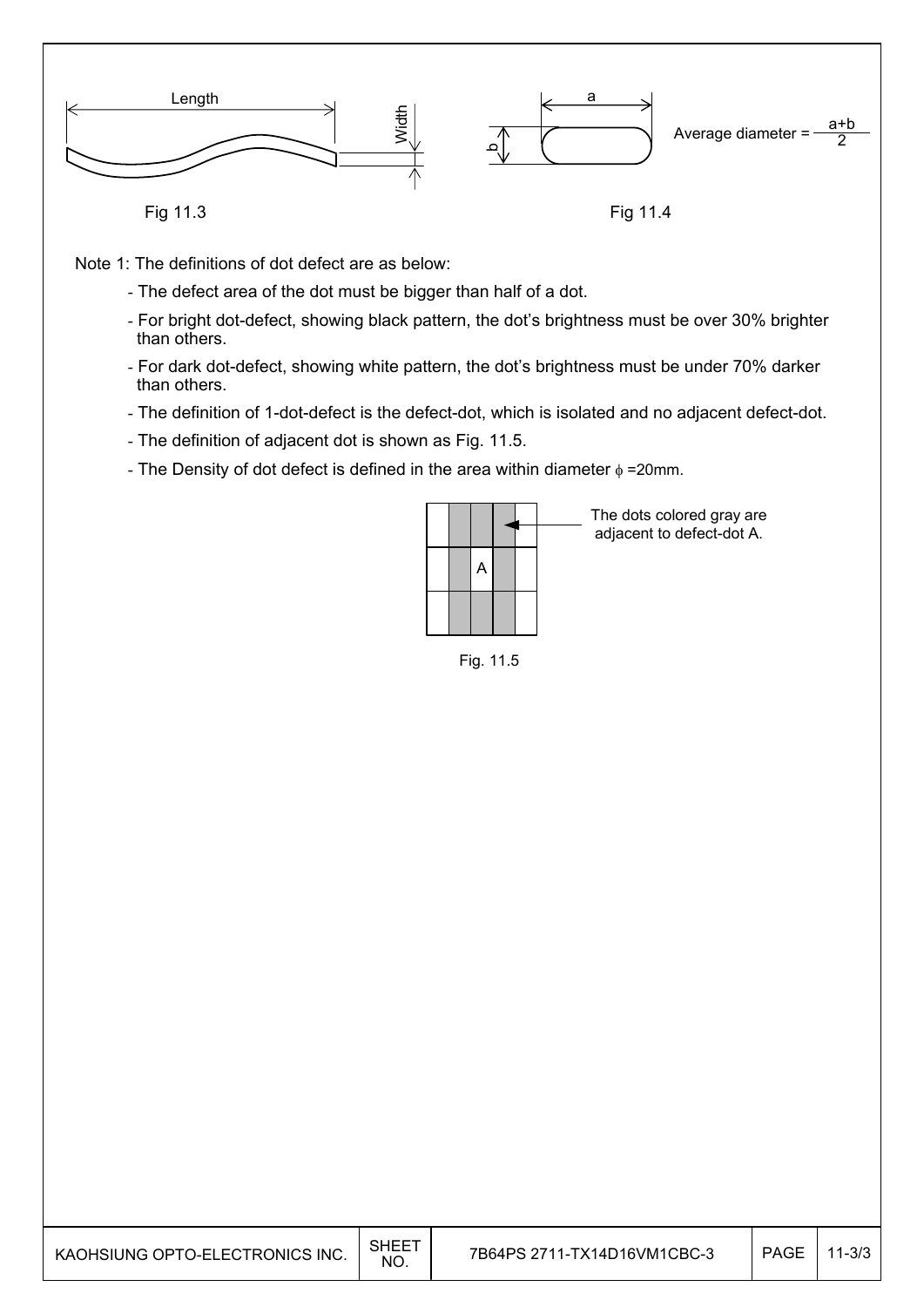## 12. PRECAUTIONS

### 12.1 PRECAUTIONS of ESD

- 1) Before handling the display, please ensure your body has been connected to ground to avoid any damages by ESD. Also, do not touch display's interface directly when assembling.
- 2) Please remove the protection film very slowly before turning on the display to avoid generating ESD.

#### 12.2 PRECAUTIONS of HANDLING

- 1) In order to keep the appearance of display in good condition, please do not rub any surfaces of the displays by sharp tools harder than 3H, especially touch panel, metal frame and polarizer.
- 2) Please do not stack the displays as this may damage the surface. In order to avoid any injuries, please avoid touching the edge of the glass or metal frame and wore gloves during handling.
- 3) Touching the polarizer or terminal pins with bare hand should be avoided to prevent staining and poor electrical contact.
- 4) Do not use any harmful chemicals such as acetone, toluene, and isopropyl alcohol to clean display's surfaces.
- 5) Please use soft cloth or absorbent cotton with ethanol to clean the display by gently wiping. Moreover, when wiping the display, please wipe it by horizontal or vertical direction instead of circling to prevent leaving scars on the display's surface, especially polarizer.
- 6) Please wipe any unknown liquids immediately such as saliva, water or dew on the display to avoid color fading or any permanently damages.
- 7) Maximum pressure to the surface of the display must be less than  $1,96 \times 10^4$  Pa. If the area of adding pressure is less than  $1 \text{ cm}^2$ , the maximum pressure must be less than 1.96N.

### 12.3 PRECAUTIONS OF OPERATING

- 1) Please input signals and voltages to the displays according to the values defined in the section of electrical characteristics to obtain the best performance. Any voltages over than absolute maximum rating will cause permanent damages to this display. Also, any timing of the signals out of this specification would cause unexpected performance.
- 2) When the display is operating at significant low temperature, the response time will be slower than it at 25 $\degree$ . In high temperature, the color will be slightly dark and blue compared to original pattern. However, these are temperature-related phenomenon of LCD and it will not cause permanent damages to the display when used within the operating temperature.
- 3) The use of screen saver or sleep mode is recommended when static images are likely for long periods of time. This is to avoid the possibility of image sticking.
- 4) Spike noise can cause malfunction of the circuit. The recommended limitation of spike noise is no bigger than  $\pm$  100 mV.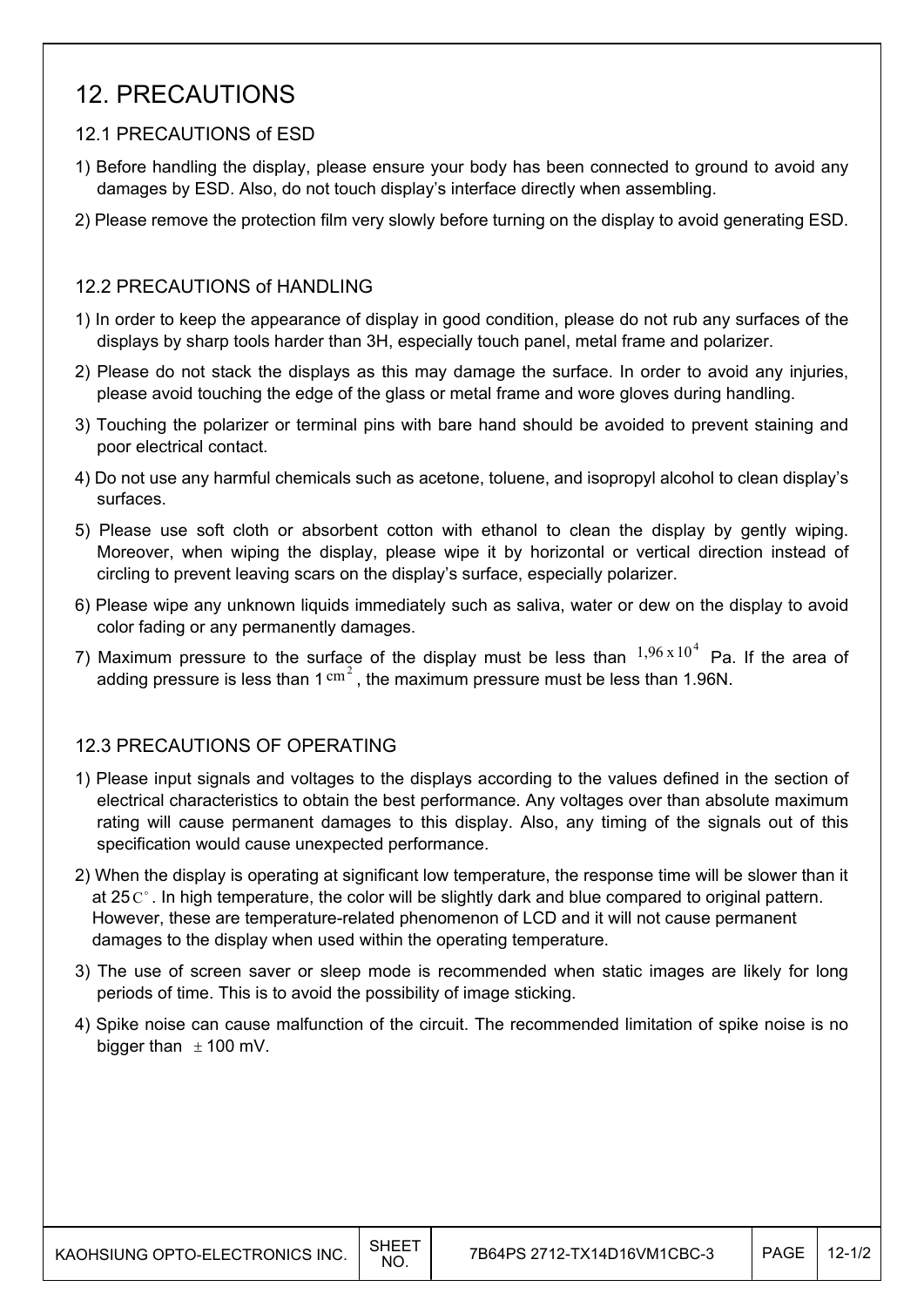### 12.4 PRECAUTIONS of STORAGE

If the displays are going to be stored for years, please be aware the following notices.

- 1) Please store the displays in a dark room to avoid any damages from sunlight and other sources of UV light.
- 2) The recommended long term storage temperature is between  $10 \degree \degree 35 \degree \degree 35 \degree \degree 75\%$  humidity to avoid causing bubbles between polarizer and LCD glasses, and polarizer peeling from LCD glasses.
- 3) It would be better to keep the displays in the container, which is shipped from KOE, and do not unpack it.
- 4) Please do not stick any labels on the display surface for a long time, especially on the polarizer.

| KAOHSIUNG OPTO-ELECTRONICS INC. | SHEET<br>NO. | 7B64PS 2712-TX14D16VM1CBC-3 | <b>PAGE</b> | $2 - 2/2$ |
|---------------------------------|--------------|-----------------------------|-------------|-----------|